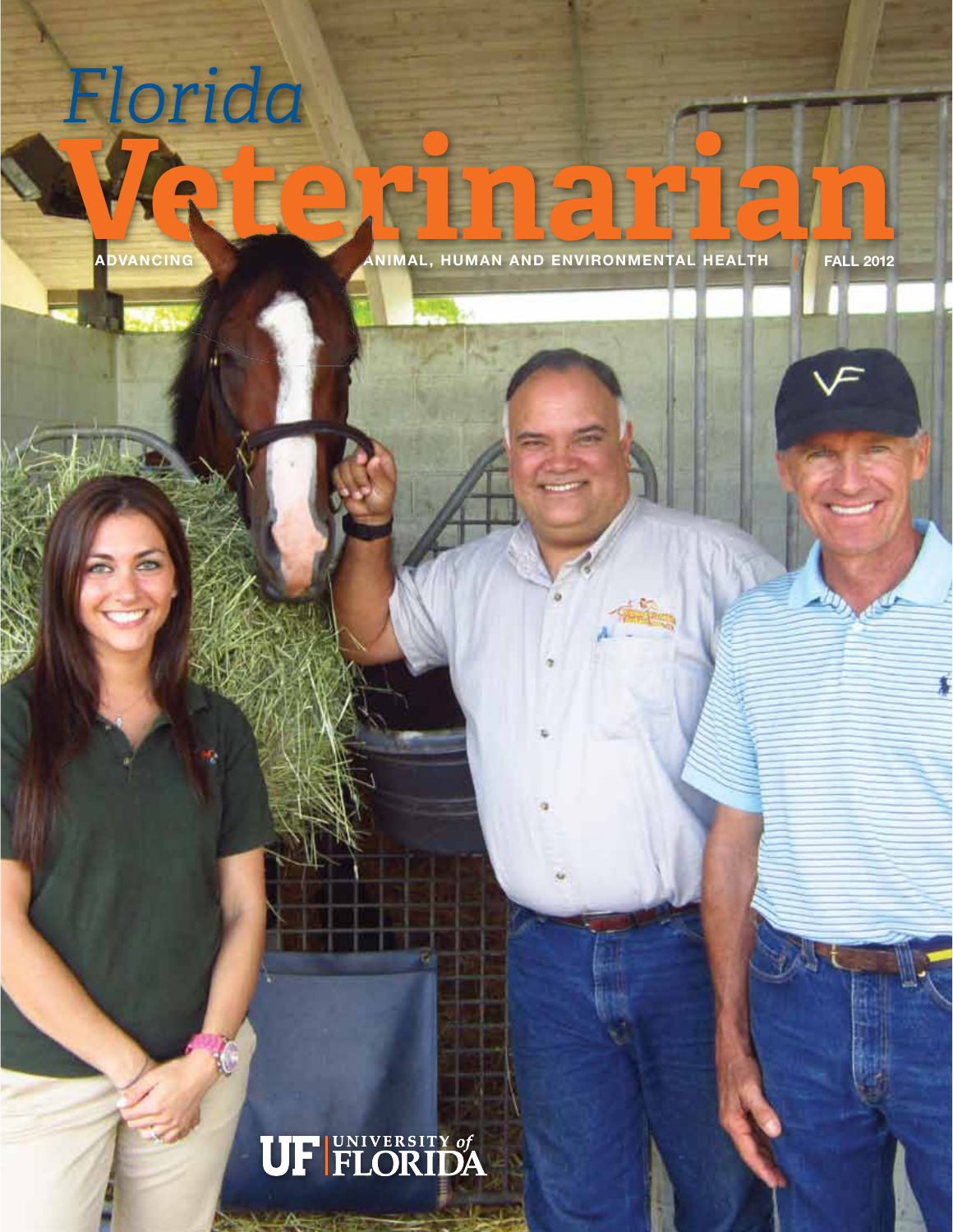### *Inside*



**4** Equine

Clerkship









Mutant Gut Bacteria



**13** New Pet Emergency Clinic in Ocala

### *Message from the Dean*



Dean Glen Hoffsis

#### Launching our Curriculum Review

The UF College of Veterinary Medicine's D.V.M. program curriculum has not had an extensive review for about 15 years. The existing curriculum has served the college and our graduates well in this period, as evidenced by consistently above average scores on the NAVLE and high praise from our graduates and their employers. One innovation that was instituted at the last revision was the early clinical experience followed by elective didactic courses. This provides students with an early introduction to clinical concepts and experiences, reinforcing the didactic coursework and making it more meaningful. The college's curriculum also provides lots of clinical and surgical experience through the

shelter program, making UF graduates more practice ready than graduates of some other veterinary colleges.

We want to preserve these positive characteristics, but our curriculum also has some undesirable and probably unintended disadvantages. Delivering the basic science content in two years to accommodate the early clinical experience causes the first two years to be jam packed with content, which in turn leads to undue stress and probably impairs learning. We need to examine these two years carefully to see how we can overcome these disadvantages. At the same time, we need to evaluate the last two years of the curriculum to determine if parts of this clinical experience might be better utilized.

The world and the profession of veterinary medicine have changed considerably in the past 15 years. We should consider these changes in light of the curriculum content we are delivering. We tend to teach what has been taught traditionally in a veterinary curriculum, in disciplines that reach back to the early 1900s. Some of the old disciplines are rarely questioned. In light of the explosion of other new knowledge, it's now time to evaluate and question everything.

Technology has also advanced. We now have the capability to video conference with high quality visual and audio in every classroom. This allows a technological capacity we need to utilize more fully. We are no longer confined to our own faculty and the sharing of expertise among institutions is now possible on a scale like never before. We can also video record our lectures and easily provide them to our — and perhaps even to other — students, which could ultimately enhance learning and accommodate diverse student schedules and study habits.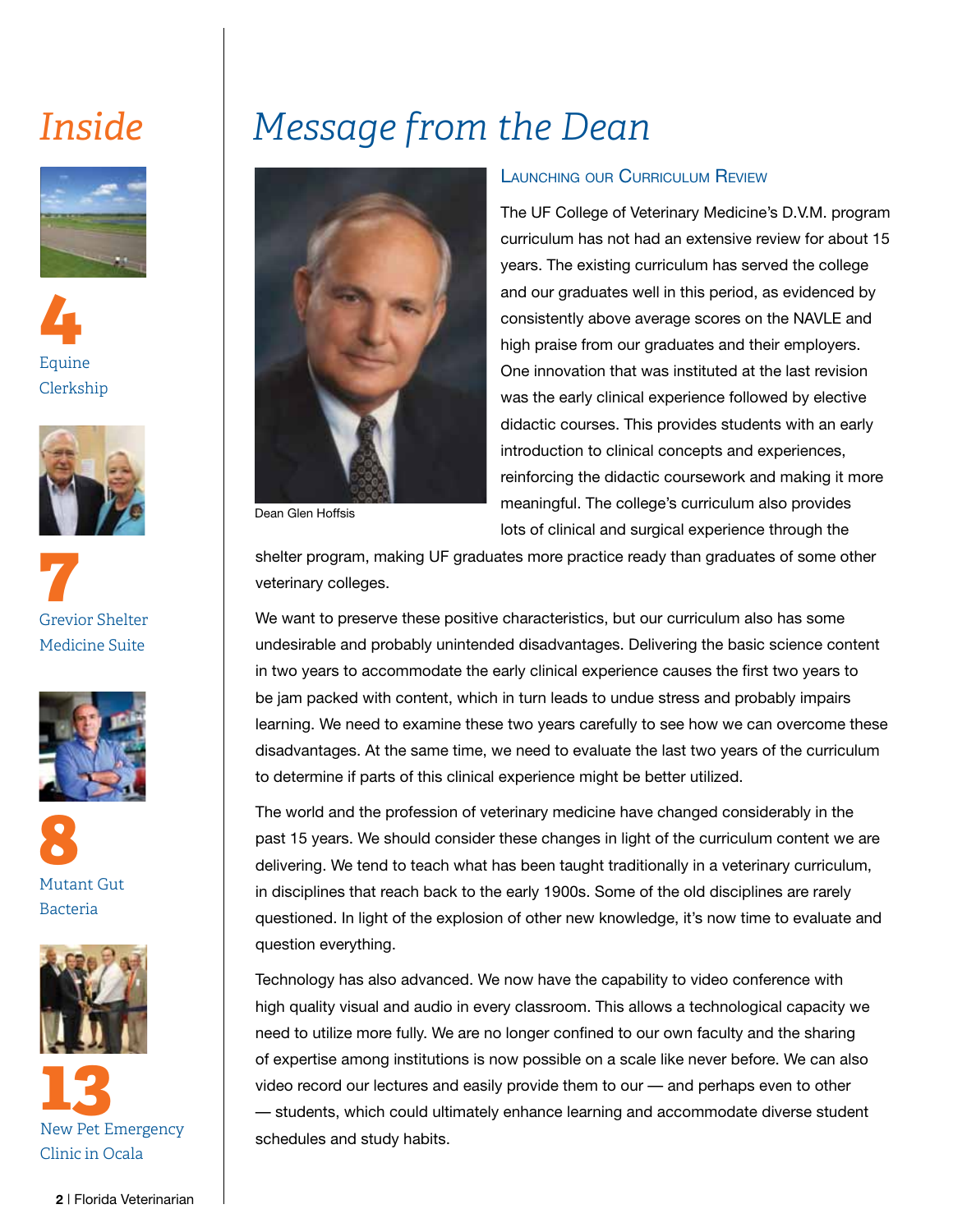We must also examine ways to become more efficient in how we deliver quality education while cutting costs. As the state of Florida has reduced funding, the college has looked to other avenues to maintain the quality education we are known for. As tuition has escalated, so has student debt and this cycle is not sustainable. We will have to carefully evaluate cost benefit with this in mind. One idea we are considering is to adjust the pre-veterinary curriculum so that students could meet all of the requirements in two years. This could be followed by a gradual shift to students being admitted earlier, thereby cutting down on total debt and increasing the number of earning years.

The North American Veterinary Medical Education Consortium (NAVMEC) report was issued last year and this study had wide input from the profession and the colleges. We should take it seriously and evaluate all of the recommendations as we evaluate our own curriculum.

Curriculum reviews are always laborious and usually contentious. Our faculty has ample academic freedom in devising and delivering courses. They are passionate about their teaching, and change is almost always difficult. But the need for review is compelling, and that's why we are initiating the review. Hopefully we will be able make improvements and innovations. If any of you have suggested changes, please send them.

As always, thanks for your support. Go Gators!

Llen

Glen Hoffsis

#### *About the Cover*



Dr. Stacey West ('12), Dr. Luis Castro ('86) and acclaimed horse trainer, Michael Matz, who trained Barbaro and the horse pictured, Union Rags — winner of the 2012 Belmont Stakes. A new program provides UF veterinary students with a unique learning opportunity in a real world equine environment. See story, p.4. **Book Mark Industry Court 2013**<br>
Bookmark is the process of the process of the property of the property of the property of the property of the property of the property of the property of the property of the property of the

### *Seen our new website yet?*

CHECK IT OUT!

The college moved to a new look in December with the launching of our new site at:

www.vetmed.ufl.edu

#### *Florida* **Veterinarian**

Florida Veterinarian is published by the University of Florida College of Veterinary Medicine for alumni and friends. Suggestions and comments are welcome and should be emailed to:

Sarah Carey, Florida Veterinarian editor, at: careysk@ufl.edu.

Dean Glen F. Hoffsis, D.V.M., M.S.

Executive Associate Dean John Harvey, D.V.M., Ph.D.

Associate Dean for Students and Instruction Pamela Ginn, D.V.M.

Associate Dean for Research and Graduate Studies Ammon Peck, Ph.D.

Senior Director of Development and Alumni Affairs Karen Legato

Assistant Director of Development and Alumni Affairs Patricia Wlasuk

Director of Public Relations Sarah K. Carey, M.A., A.P.R.

Coordinator of Alumni Affairs Jo Ann Winn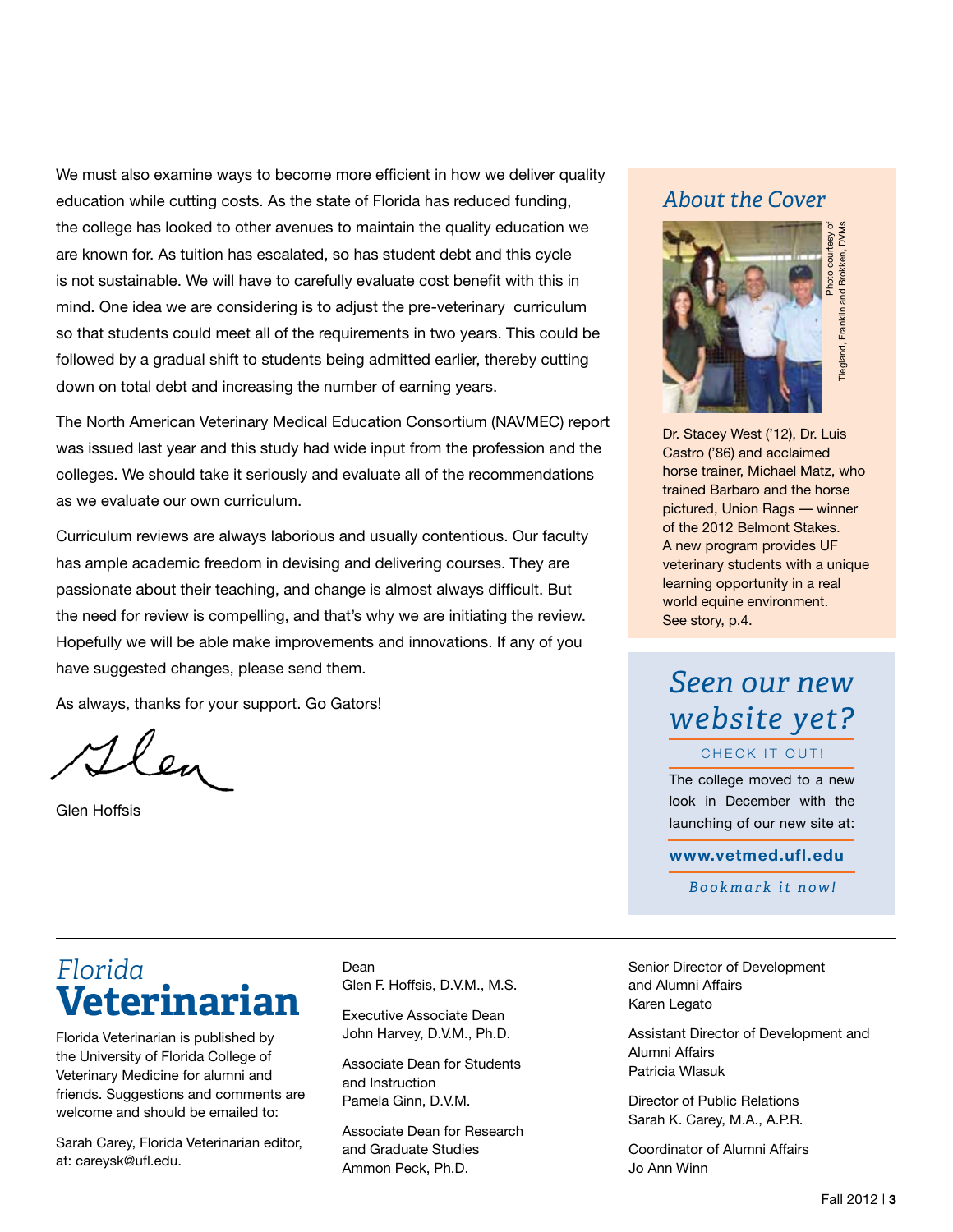### *UF veterinary students gain valuable experience in equine practice through new program*

#### Many hands may make light work, but in barns and stalls of equine veterinary practices throughout the state, active

learning takes a new twist and could be life-changing, say students and veterinarians who are participating in the University of Florida College of Veterinary Medicine's practicebased equine clerkship.

In its first calendar year, from January 2010 to January 2011, 79 UF veterinary students had rotated through the clerkship, seeing an average of 56 cases during the two-week rotation.

The total number of cases seen in that period was 4,424, said Amanda House, D.V.M., clinical assistant professor and director of the practice-based equine clerkship program. Thirty-nine students completed the clerkship this past spring, and some 70 are enrolled in it through this summer and the upcoming fall term.

"With university caseloads on a decrease throughout the country, I believe a hands-on void is being helped by exposure to private practice," said Liz Yelvington Steele, D.V.M., (UF CVM

'06) president of Three Oaks Equine Reproductive Facility near Wauchula. "One of the most common comments I hear from the students is that they are so thankful for the opportunity to put their hands on many horses in a short period of time. I feel honored to be a part of helping them gain confidence in this area."

Steele is one of 47 equine practitioners who are participating in the program. She said her small herd of recipient mares – horses that

Other examples of procedures students have requested to perform include trans-tracheal washes, guiding a horse down during induction of field anesthesia and pre-purchase examinations, Steele said.

House spearheaded the program and created the framework for the practice-based equine clerkship after the college administration and faculty approved the endeavor in 2009. The program is modeled after the practice-based ambulatory program in place at Michigan State University's College of Veterinary Medicine.

"It's enormously gratifying to hear the feedback I get about the clerkship from students and veterinarians throughout the state," House said. "Like any program, there are always aspects that need to be monitored and managed, but it has been inspiring to hear all of the enthusiasm from students, who are enrolling in increasing numbers, and from practitioners, many of whom tell me they can't wait for the next round of students. We are so grateful for such a wonderful group of veterinarians

*" Like any program, there are always aspects that need to be monitored and managed, but it has been inspiring to hear all of the enthusiasm from students, who are enrolling in increasing numbers, and from practitioners, many of whom tell me they can't wait for the next round of students. "* 

—Amanda House, D.V.M.

who are willing to provide student instruction, and are continuing to enroll additional practices."

Luis Castro, D.V.M. (UF CVM '88), a veterinarian with Tiegland, Franklin and Brokken in Wellington, jumped at the idea when House approached him, telling her he thought it would be positive for all involved.

"I thought it would provide a way to expose the veterinary students to 'real- life medicine' as well as allow a glimpse into

receive embryos transferred from the uterus of donor mares – offered a great learning opportunity for students.

"I usually ask each student at the beginning of the rotation what procedure intimidates them the most. Their answers range from simple passing of the naso-gastric tube all the way to intra-articular injections," Steele said. "They are then provided an opportunity to practice that procedure on my recipient mares. They love it."

the business of veterinary medicine," Castro said.

Like Steele, he saw the program as a way to offset the college's academic concerns relating to the reduced equine caseload, which threatened to keep students from obtaining the clinical skill set they are expected to have when they graduate.

As a UF veterinary college alumnus, he also relished the opportunity to give back to his alma mater.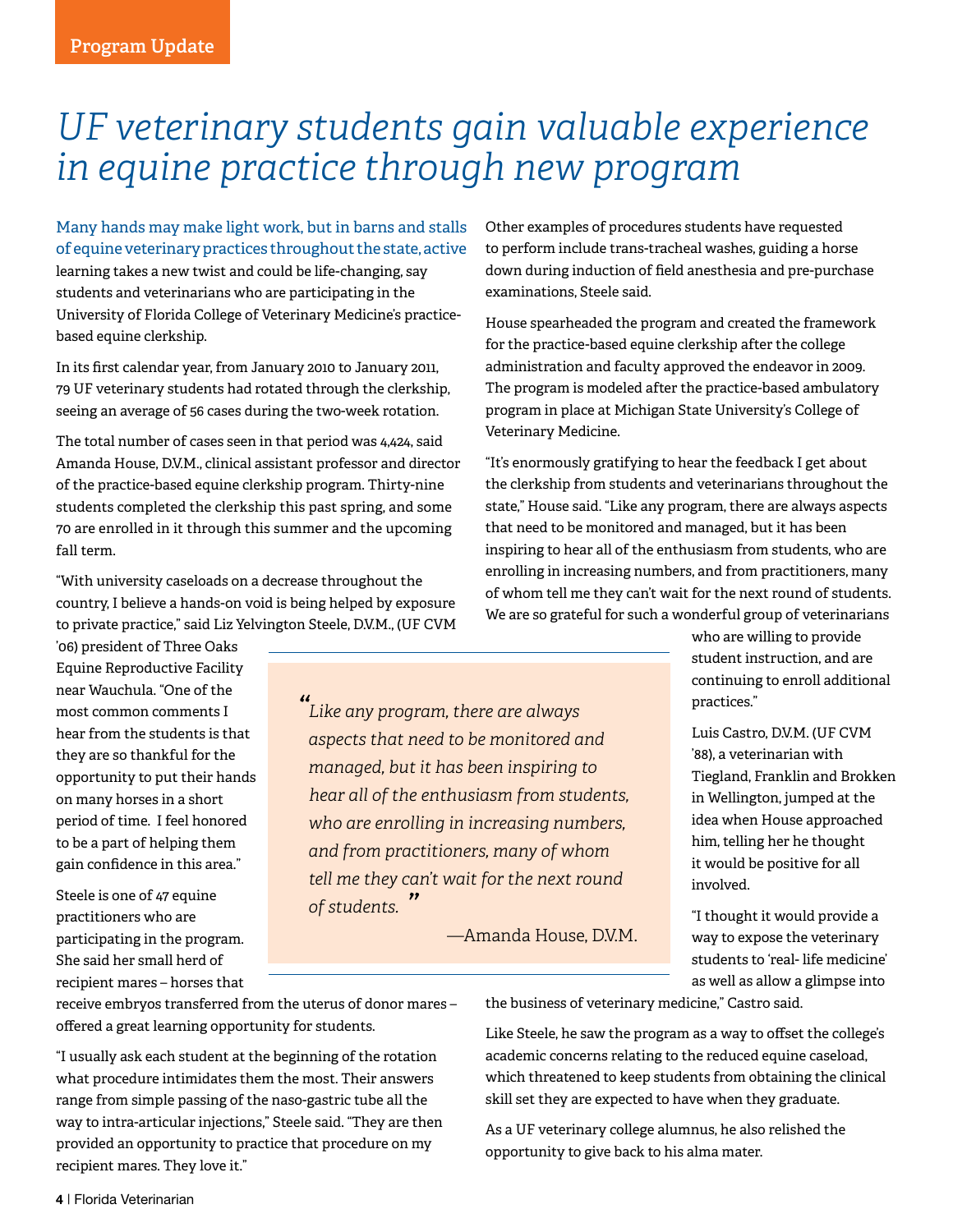"I thought the greatest impact would be with us, the practitioners," Castro said. "Personally, teaching is something I've always enjoyed. To be able to combine that with exposing students to a profession and an industry that I still love and find incredibly exciting...well, that was an irresistible combination."

Stacey West, D.V.M., a 2012 graduate of the UF veterinary college, worked closely with Castro during her equine clerkship rotation in the last semester of her senior year.

Although West doesn't plan a career in equine medicine, she was thrilled at the opportunity the clerkship provided her to become more comfortable



The race track at Palm Meadows Training Center near Boynton Beach, Fla.

working with horses -- and at having had the chance to work with this year's Kentucky Derby runner-up and Belmont Stakes winner, Union Rags and to have met world-renowned trainer, Michael Matz.

"I absolutely loved the clerkship," West said. "I'm not an equineoriented student, but it was such an unbelievable experience to see what goes on in the racetrack industry. Dr. Castro knew I didn't plan to pursue equine veterinary medicine, but he embraced that and made my time at his practice extremely enjoyable."

West added, "Everyone wanted to teach me, because they knew I knew nothing about the racetrack world." She was able to review radiographs with Castro and to meet Union Rags, a colt that ran and finished seventh in the Kentucky Derby in May this year, but went on to win the Belmont Stakes in June.

West's classmate, Alisa Corser, D.V.M., spent two weeks working alongside Jordan Lewis, D.V.M., (UF CVM '04), an associate at Palm Beach Equine Clinic in Wellington.

"Dr. Lewis included me in every aspect of each case, from the initial physical exam to advanced diagnostics and treatment," Corser said. "The clinic serves as both a primary and secondary care facility and offers both ambulatory and in-hospital care. I visited during the height of the Winter Equestrian Festival and had the privilege of working with and around Olympic caliber

equine athletes, including a previous Kentucky Derby winner and a current member of the Canadian Olympic team, as well as beloved family pets."

With Palm Beach Equine Clinic serving as the primary on-site veterinarians for the festival, Corser was able to watch various equestrian events, including the 2012 USEF show-jumping Olympic trials.

"The days were long, but the knowledge and experience I gained during that time was invaluable," Corser said. "Dr. Lewis was an excellent mentor; she welcomed academic discussion and offered real-life insight on nearly every case we saw. I was treated as a colleague, and my thoughts and opinions were frequently sought."

Corser added that Lewis also provided counsel on many aspects of equine practice management, "an incredibly important subject in which I had little experience and minimal knowledge."

"I would encourage every student, regardless of small or large animal interest, to take advantage of the opportunity the practice-based equine clerkship offers," Corser said. "Not only does it provide exposure to equine and large animal care, it allows the students to become a member of a veterinary team and a local community for two weeks."

*By Sarah Carey*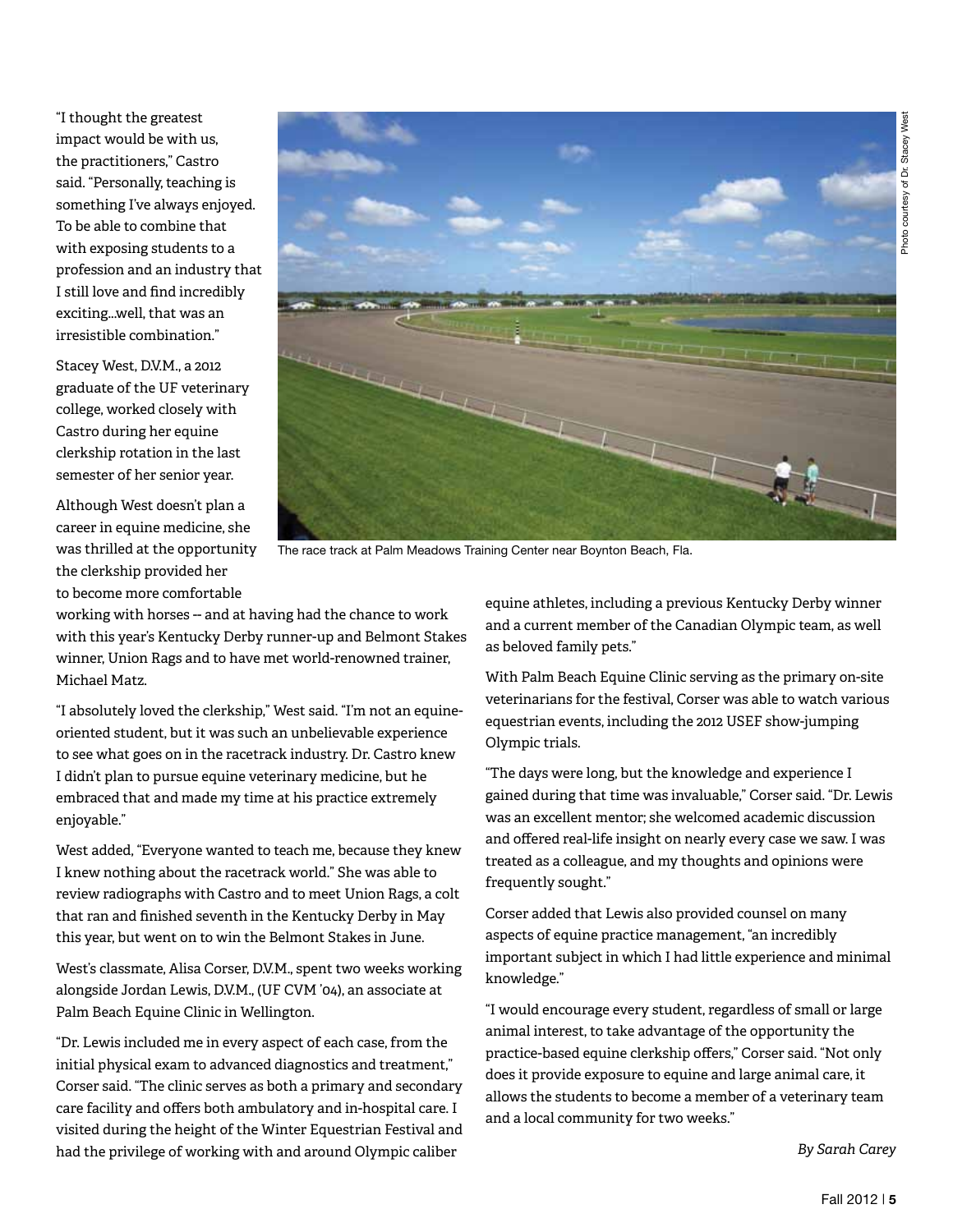#### **Philanthropy**

### *Scholarship created following Schaer's retirement*



Dr. Rowan Milner, left, and Dr. David Freeman, right, visit with Dr. Michael Schaer during Schaer's retirement reception on April 24.



Dr. Tiffany Blocker-Eich ('96) and Dr. Chris Eich ('92) are shown with Dr. Schaer during a recent trip back to the college.



Dean Glen Hoffsis, right, presents Dr. Michael Schaer with a gift during Schaer's retirement reception on April 24.



Dr. Deanna DuVuyst, ('11) reconnected with Schaer, right, when she came to UF to check on a cat. It turns out DuVuyst had been the initial veterinarian to treat this dog, Cali, for a snakebite prior to Dr. Schaer becoming involved in Cali's treatment at UF.

After 34 years of mentoring veterinary students, internal medicine residents and faculty, weathering many periods of environmental and administrative changes, taking countless calls from alumni and other referring veterinarians to help them with their animal patients, Dr. Michael Schaer, a professor of internal medicine at the UF College of Veterinary Medicine, has officially retired.

As testimony to his commitment to all of those things, Schaer was back on the job the next day, volunteering his time for the UF Small Animal Hospital's Emergency and Critical Care Service, which he plans to do for the next year. And as a tribute to the college's appreciation for Schaer's numerous contributions, a scholarship has been established in his name.

"For a limited time, Dr. Larry Dee has graciously offered to match contributions to the scholarship up to \$5,000. Our goal is to raise \$50,000 to establish an endowed scholarship," said

the college's dean, Dr. Glen Hoffsis. Dee is the owner of Hollywood Animal Hospital, Hollywood, Fla., and a longtime supporter of the college.

The dean said he hoped college alumni would take this opportunity to send a contribution in Schaer's honor.

"It's a great way to honor one of our legendary faculty members with a gift that will support the education of our students," Hoffsis said.



Dr. Michael Schaer

An email with information about the Michael Schaer scholarship was sent to all UF CVM alumni, but anyone seeking additional information or having questions may contact Karen Legato, senior director of development and alumni affairs, at 352-294-4256 or email her at legatok@ufl.edu.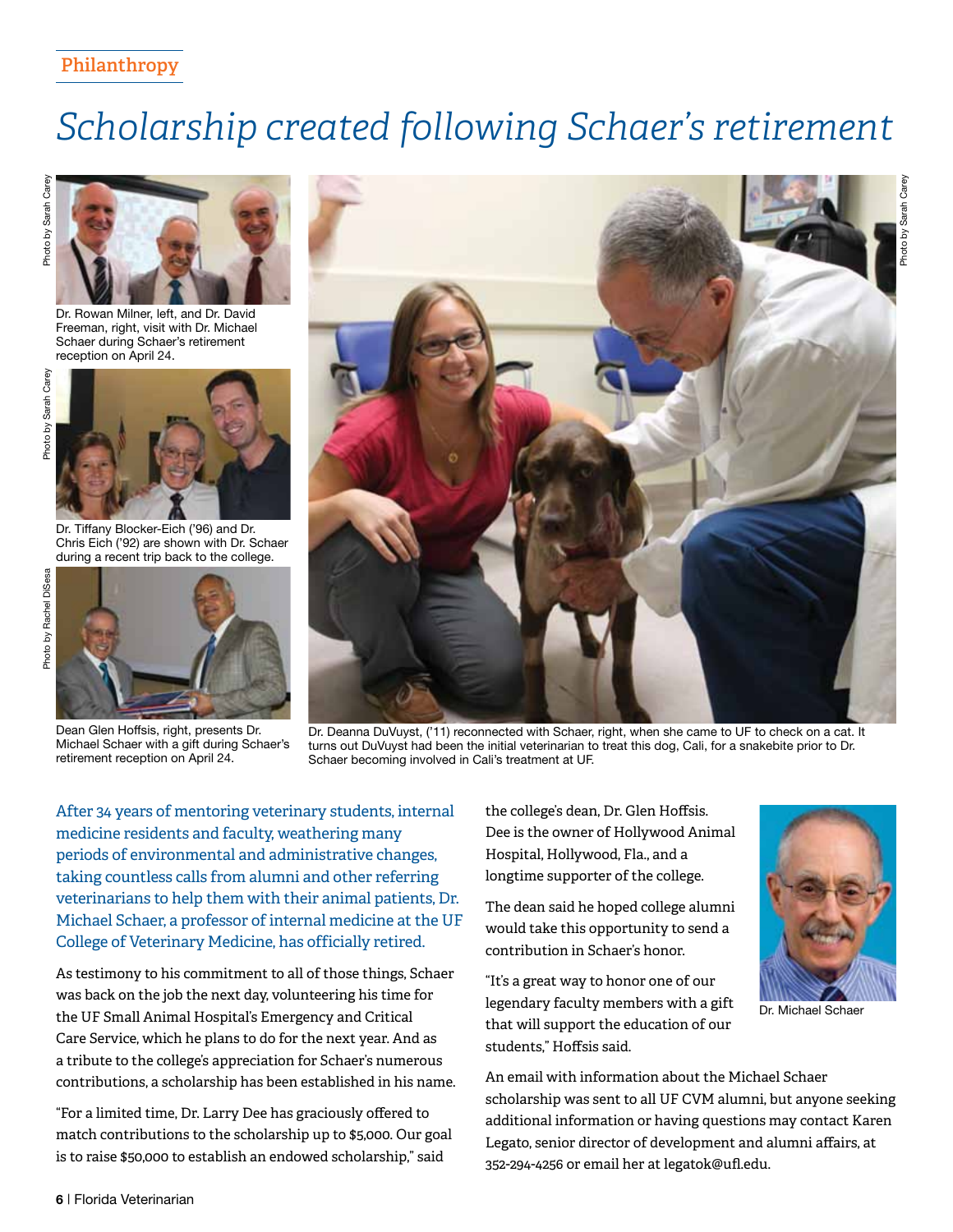### *Grevior Shelter Medicine Suite dedicated*



Dr. Natalie Isaza, center, the Merial Clinical Associate Professor of Shelter Medicine and chief of the shelter medicine service, stands inside the new shelter medicine suite with Barbara Grevior, second from left, Arnold Grevior, right, and several of their friends who also came for the occasion.

The University of Florida College of Veterinary Medicine is now the only veterinary college with a shelter medicine practice integrated within the institution, thanks to the newly dedicated Grevior Shelter Medicine Suite. The

space was dedicated Feb. 10 with a ribbon-cutting held to honor Barbara and Arnold Grevior, whose support was instrumental in creating it.

Faculty and students associated with the college's Shelter Animal Medicine Clerkship, an elective clinical rotation for junior and senior veterinary students at the college, are currently using the new suite.

The clerkship's goal is to assist veterinary students in developing their basic surgical skills through hands-on learning and community outreach. Among other objectives, the course emphasizes the importance of disease control in shelter situations, reviews vaccination strategies for shelters as well as preventive medicine programs.

Through the HAARTS (Helping Alachua's Animals Requiring Treatment and Surgery) program, funds are provided to ensure that animals that need medical and surgical treatment beyond routine spay and neuter procedures — animals that would otherwise be euthanized — receive the care they need at UF.

Photo by Sarah Care



Karen Legato and Roberta Waller.





Photo by Sarah Carey

Photo by Sarah Carey

Melissa Glikes, who works with the shelter medicine clerkship program, and her mother, Betty Shinn.



Dr. Pam Ginn, associate dean for students and instruction; Dr. Colin Burrows, former chairman of the department of small animal clinical<br>sciences, and Dean Glen Hoffsis.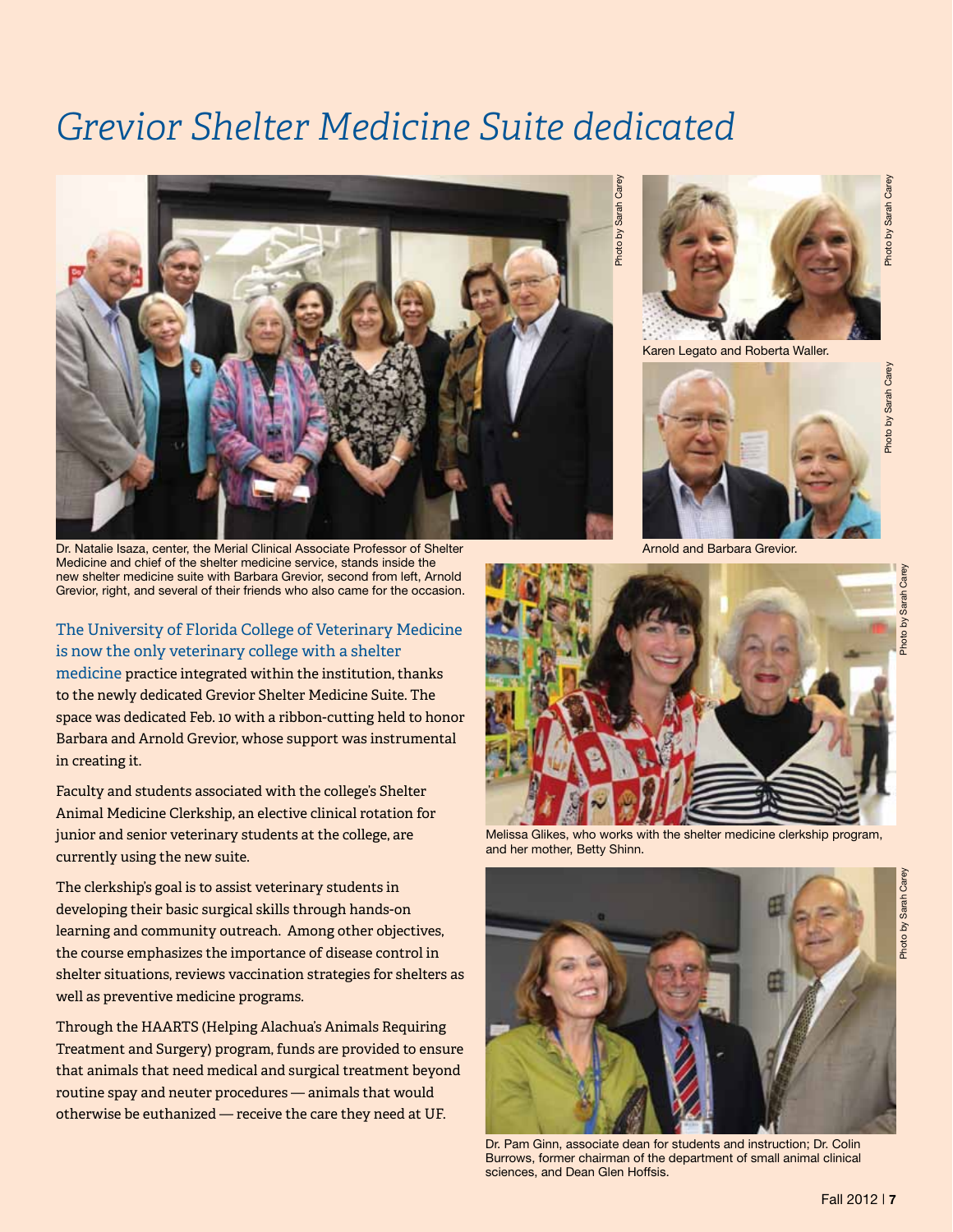#### **Student Profile**

### *Lauren Rockey Graduate focused early on career in shelter medicine*



Dr. Lauren Rockey on her wedding day with her dog, Gulliver.

When new UF College of Veterinary Medicine graduate Lauren Rockey, ('11) D.V.M., turned 18 – the age she had to be to volunteer at her local county animal shelter – she visited the shelter to begin the paperwork. In the coming year, she fostered neonatal kittens and cats with upper respiratory infections, exercised and performed basic obedience lessons with dogs, and visited the local farmer's market every weekend with dogs and cats for adoptions.

That year was when she decided she wanted to become a veterinarian- but only if she could focus on shelter medicine in her career.

"I absolutely became addicted to being at the shelter and wanted to do what I could to decrease the excessive number of euthanasias our shelter was required to do," Rockey said. "We had no staff veterinarian, and I thought: 'wouldn't that save lives, having a vet here to manage disease outbreaks and do life-saving surgeries?' Immediately I knew I wanted to be a veterinarian, but only if I could become a shelter veterinarian."

At the time, there wasn't really a field for training shelteroriented veterinarians, but that changed when UF became, as Rockey puts it, "a powerhouse for shelter medicine."

Over the past five years, thanks to funding from Maddie's Fund, UF's Shelter Medicine program has grown significantly, supplementing the shelter medicine clerkship program with additional community and statewide outreach opportunities that benefit students and professionals already working in the field.

Rockey came to UF for undergraduate school in 2004. She soon began volunteering with Operation Catnip and in Dr. Julie Levy's research lab, where she worked on projects involving shelters, disease prevention and population management.

"I can't believe how amazingly it worked out," Rockey said. "I wanted to be this 'thing' called a shelter vet, and here was the strongest shelter medicine program in the U.S. at UF. Dr. Levy became my mentor and has fostered my career path from day one."

Rockey's efforts resulted in her receiving the Grevior Shelter Medicine Award and the Maddie's Award for Excellence in Shelter Medicine, both of which were given at the senior banquet the evening before commencement. Now that she has finally finished veterinary school, Rockey is headed to the Oregon Humane Society in Portland, Ore., where she plans to perform an internship in shelter medicine.

"I am so excited for this opportunity, as this is a gold-standard shelter with a 98 percent live release rate and an annual animal intake of more than 12,000," Rockey said, adding that she will be working with four other veterinarians who are "progressive" in the field.

"I know I will learn so much," she said. "After that, I'm not sure what happens, but my dream would be to be a medical director at a shelter in Colorado. But who knows."

Rockey said she would be forever grateful to the "amazing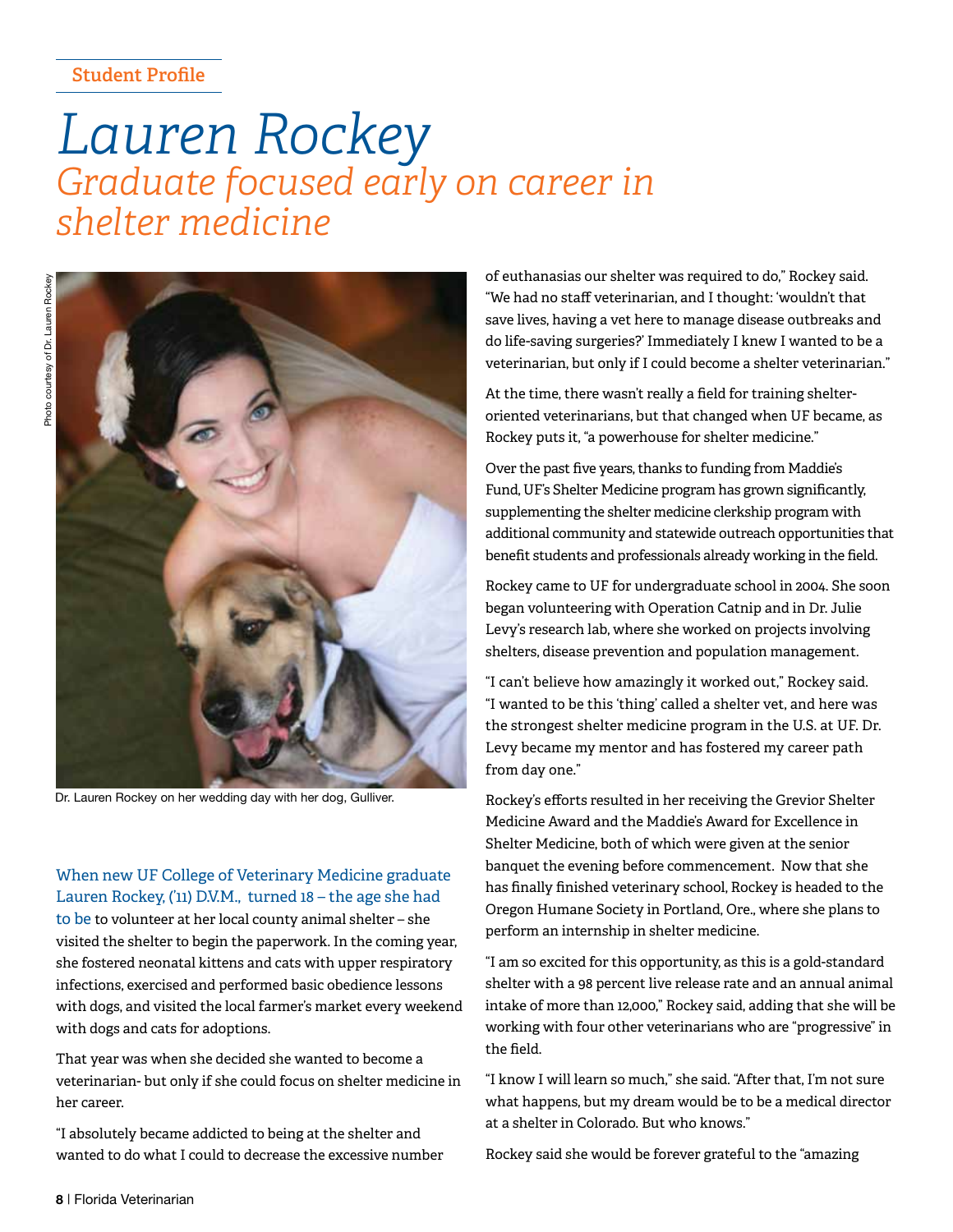doctors and mentors" she had worked with at UF, including Levy, Dr. Natalie Isaza and others.

"Dr. Levy has mentored me since undergraduate school, Dr. Isaza ('94) taught me surgical skills I will use for the rest of my life," Rockey said. "Drs. Brian DiGangi ('06), Cate McManus, Cynda Crawford ('89) and Katherine Polak have all taught lectures, hosted web labs, supervised students at Operation

Catnip and worked with me at three separate cat hoarding busts around Florida."

She said she knows she has a team of professionals she can contact if she ever needs help down the road in her career.



Dr. Lauren Rockey with her dog, Gulliver, at the beach.

In addition, Rockey praised the shelter medicine certificate program, saying it had provided resources she needed to become successful in the field. The Maddie's Certificate in Shelter Medicine program now has 45 students enrolled – the largest number of any certificate program at the college. Rockey is one of five students who received their certificate this year and one of seven total who have received it.

"I'm used to seeing puzzled expressions when I mention what I want to do after veterinary school," Rockey said. "Some people say I will grow out of it, get tired of it or get bored. I think this just means they have never spent an entire day in a shelter."

Shelter medicine is such a diverse field that there's no limit to what you can do, she added.

"Animal behavior, surgeries, disease prevention, public health, population management, animal forensics, animal abuse and neglect prosecution, disaster relief…the list goes on and on," Rockey said.

*By Sarah Carey*

### *Service dogs get free dental screenings*

For the first time ever, the UF Small Animal Hospital was able to offer free dental screening examinations to service dogs this year, thanks to Amy Stone ('99), D.V.M. , Sharon Hoffman, D.V.M., and the American Veterinary Dental College.

Thirteen dogs received the exams at UF on Aug. 23. Hoffman, a board-certified veterinary dentist from Jacksonville, is mentoring Stone in the certification process. The AVDC is the board certifying group, and covers the cost of the examinations.

"The exams included getting a history of what the dogs eats and chews, what service or therapy the dog provides and any previous oral health issues," Hoffman said.

The oral exams looked at things such as facial symmetry, occlusion, whether the animal had fractured, discolored or worn teeth, and whether there was any evidence of periodontal disease or any tumors.

Then the veterinarians reviewed the findings with the dogs' owners and made recommendations for further diagnostics and treatment. They also provided the owners with a handout that contained a list of healthy chew items and those which could prove damaging to dogs' teeth.

Hoffman said the dogs seen during the oral health exams provided a variety of services, ranging from visiting hospital patients or people in assisted living facilities to search and rescue, mobility and hearing assistance.

"Some dogs were still in training and others have served for more than 10 years," Hoffman said, adding that the owners of the animals seen at UF were very appreciative that the exams had been made available to them.

"The attendance was very good for the first year, and we identified dogs with oral pain in need of care," she said. "I would call that a success."

Bob and Lee Saputo of Ocala are shown with five of their Shetland sheepdogs, all of which work as pet therapy dogs in nursing homes or assisted living facilities. The dogs came to the UF Small Animal Hospital on Aug. 23 for free oral health screenings made available to qualified service dogs.

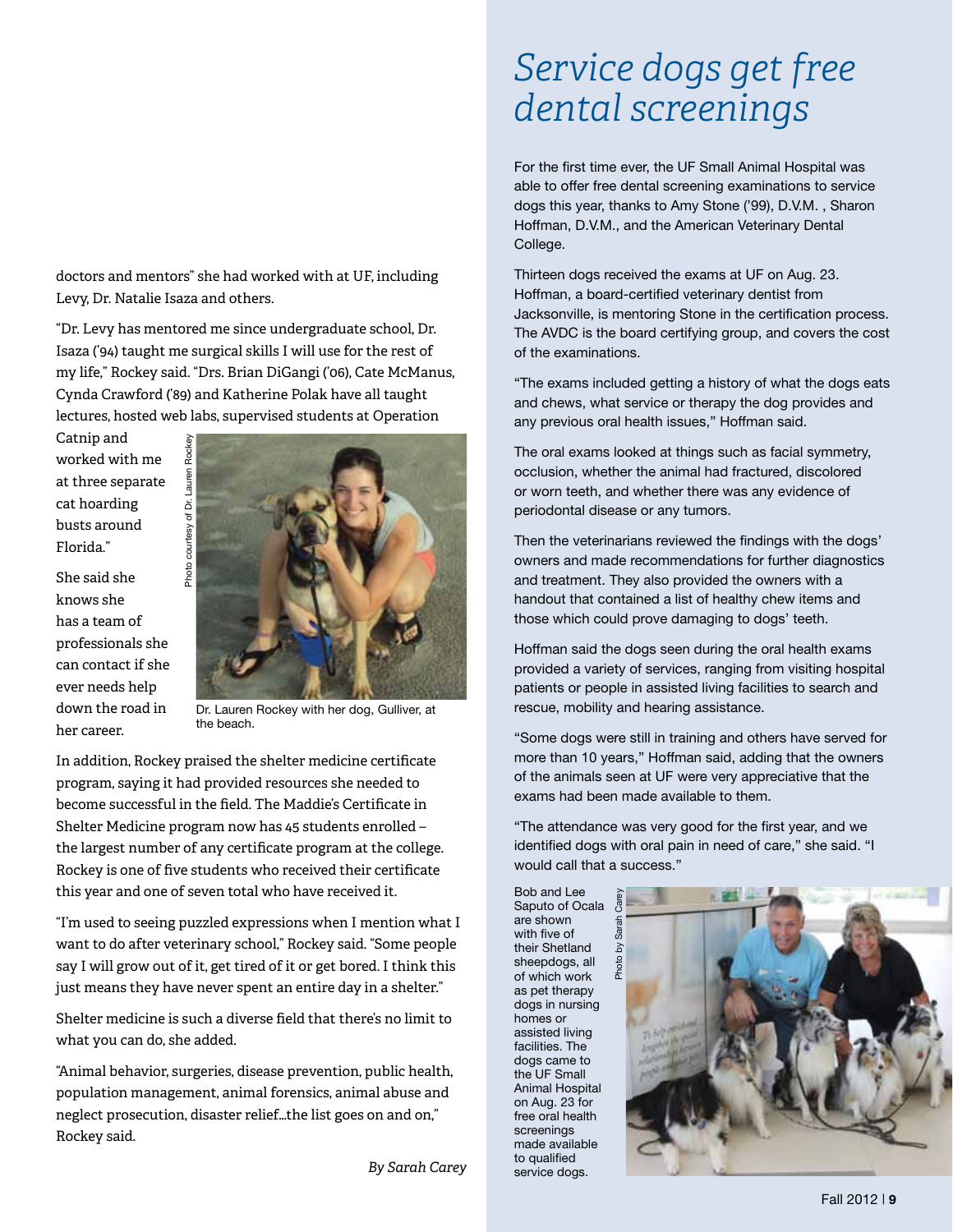#### *Mutant Gut Bacteria Can Reverse Colon Cancer, UF Researchers Find*



Dr. Mansour Mohamadzadeh in his laboratory at UF.

A mutant form of a meek microbe deals a gutsy blow to colon cancer, University of Florida scientists have discovered. The bacteria halted abnormal inflammation, reduced precancerous growths and reversed progression of severe cancerous lesions in the large intestines of mice. The findings appear June 11 in the Proceedings of the National Academy of Sciences.

"We have demonstrated that our bacterial treatment can take on established colon cancer," said principal investigator Mansour Mohamadzadeh, Ph.D., a professor in the UF College of Veterinary Medicine department of infectious diseases and pathology and a faculty member in the UF College of Medicine division of gastroenterology, hepatology and nutrition in the department of medicine. "This is huge, because people don't come to you 10 years before they have colon cancer saying, 'I may get colon cancer, can you treat me?' They come to you and say, 'I have colon cancer.' "

For years researchers have understood that uncontrolled inflammation in the large intestine can result in various diseases, including colon cancer and inflammatory bowel diseases such as ulcerative colitis. The new study focused on understanding how to curb immune system processes in the gut that lead to harmful inflammation. Resulting treatments could work not just for diseases of the digestive tract, but also for other conditions such as diabetes and Sjögrens syndrome in which inflammation plays a major role.

keep the body's immune system in tip-top, disease-fighting shape. But under stress, the immune system overreacts with a cascade of inflammation-causing reactions. That can lead to afflictions in which the immune system attacks instead of protects the body. It can even cause colon cancer, which kills more than 50,000 Americans every year and is one of the nation's leading causes of cancer deaths, according to the National Institutes of Health.

Mohamadzadeh, a member of the UF Shands Cancer Center and the UF Emerging Pathogens Institute, and colleagues previously demonstrated that a genetically modified form of the beneficial bacterium Lactobacillus acidophilus can bring overactive immune responses back to normal. They have now found that proteins on the surface of the bacteria can act on the immune system to either cause inflammation in the gut or tune it down.

To accomplish this, the researchers modified naturally occurring bacteria, removing genes that promote inflammation. The result was a form of the bacteria that was even better at controlling disease-causing inflammation. Moreover, mice with severe cases of polyps and cancerous intestinal lesions that were treated with the mutant bacteria had significantly reduced numbers of colon polyps compared with untreated mice, and showed no signs of active colon cancer or diseasecausing inflammation.

"This a major discovery that defines how 'healthy' microbes function in the gut," said Eugene B. Chang, M.D., the Martin Boyer professor of medicine at the University of Chicago Knapp Center for Biomedical Discovery. "This has far-reaching implications for the development of therapies derived from microbes that can treat many types of complex immune and digestive disorders."

 The mutant bacteria are easy and cost-effective to produce. Mohamadzadeh anticipates that a treatment for humans could be a pill that can be taken by mouth. Patients could receive the beneficial bacterial treatment in combination with surgery or other therapies.

"The next stage of the research will involve clinical trials," Mohamadzadeh said.

Anyone wishing to support the advancement of Mohamadzadeh's bacterial treatment for colon cancer may do so by making a contribution to his research. For more information, contact Karen Legato at 352-294-4256.

Some inflammation in the gut is a good thing, as it serves to

*By Lindy Brounley*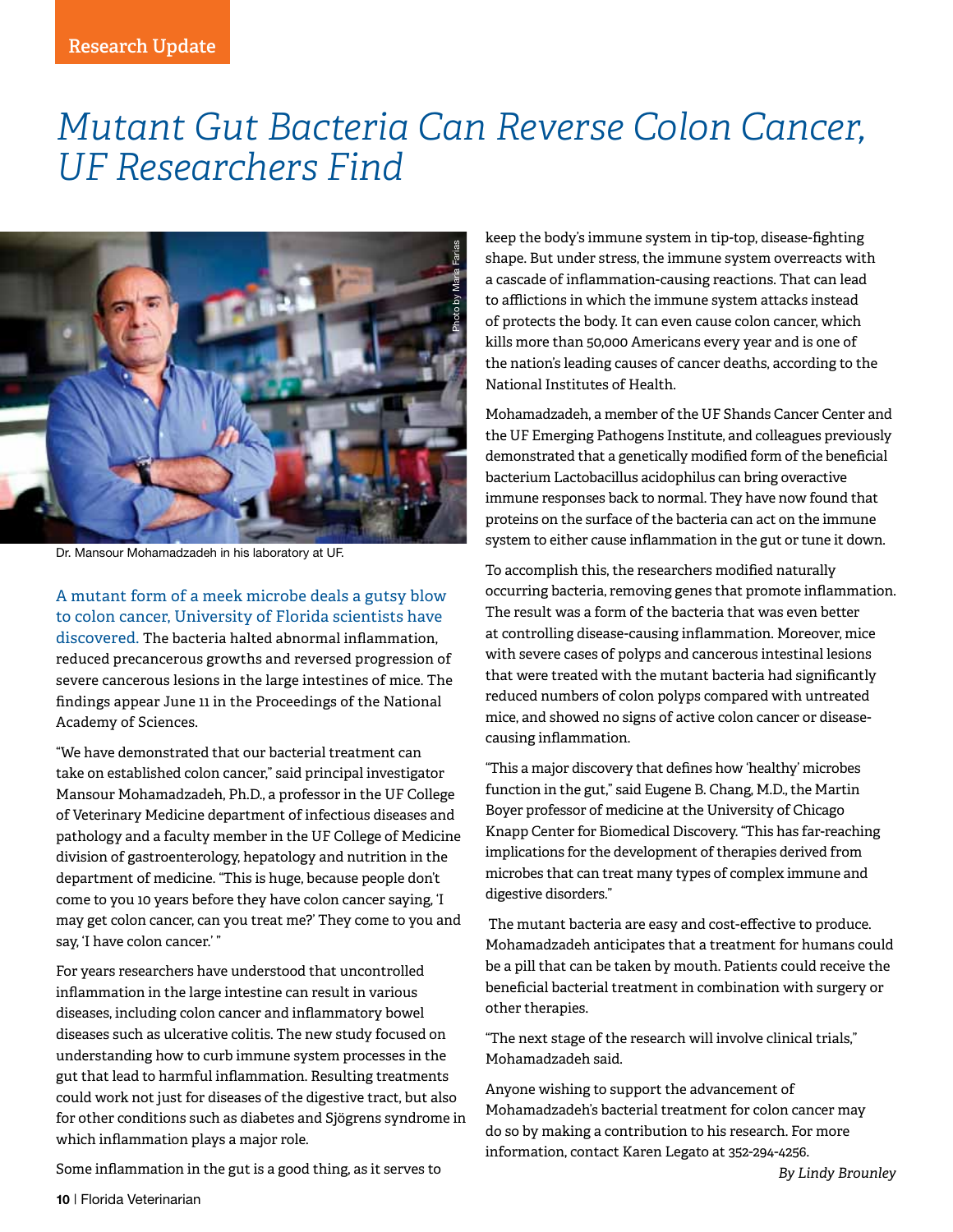### *UF Veterinary College names 2012 Distinguished Award Winners*

A military veterinarian pursuing specialty surgical studies, a practicing small animal surgeon, a retired administrator who helped open the new University of Florida Small Animal Hospital and a beloved teacher whose contributions continue to move many even after his death were recently honored as UF College of Veterinary Medicine's 2012 Distinguished Award winners.

Sponsored by the college's alumni council, the program offers recognition to deserving alumni, faculty and others who have contributed meaningfully to UF and/or to the veterinary profession.



Two of the college's Distinguished Award winners, Dr. Jay Coisman, who received the Alumni Achievement Award, and Dr. Kevin Drygas, who received the Young Alumni Award.

Jay Coisman, D.V.M.,

received the college's Alumni Achievement Award. A 2004 graduate of the UF veterinary college, Coisman is a Captain in the U.S. Army. He performed a postgraduate clinical internship at the Department of Defense's Military Working Dog Veterinary Services at

Lackland Air Force Base in Texas and subsequently became Officer in Charge at Moody Air Force Base in Valdosta from 2005-2007, providing clinical services to military working dogs as well as food safety and public health support.

From 2007-2010, Coisman served as chief of the Fort Shafter Branch Veterinary Services, providing clinical, food safety and public health support to Fort Shafter, Kaneohe Marine Corps Base and the Pacific Missile Range Facility in Hawaii. He currently is a small animal surgery resident-in-training at the UF veterinary college and his professional interests include surgery, sports medicine and neurology.

Kevin Drygas, D.V.M., received the Outstanding Young Alumni Award. A 2006 graduate of the UF veterinary college, Drygas subsequently performed an internship at Alameda East Veterinary Hospital in Denver. During the year he spent there, he was featured regularly on Animal Planet's long-standing "Emergency Vets" program.

He subsequently completed a residency at Affiliated Veterinary Specialists in Orange Park, Fla., during which he continued his involvement with UF by teaching veterinary students in their junior and senior surgical laboratories. Drygas has published his research in national journals in the areas of canine stifle surgery, rehabilitation and pain management and prosthetic limb replacement and has presented his findings at nationally recognized surgical conferences. Board-certified in veterinary surgery, Drygas is now practicing with Capital Veterinary Specialists in Tallahassee.

Colin Burrows, B.Vet. Med., Ph.D., received the Distinguished Service Award. Burrows served the college for more than 30 years as a clinician, researcher, educator and administrator. He retired in 2011 after 15 years as chairman of the college's department of small animal clinical sciences, soon after the opening of UF's new Small Animal Hospital. In a letter nominating Burrows for the award, the college's dean, Glen Hoffsis, noted Burrows' international reputation for leadership in the profession, both through his role at the college and as a founder of the prestigious North American Veterinary Conference, one of the largest veterinary conferences in the world.

The opening of the new UF Small Animal Hospital, which Burrows advocated for and oversaw, was his "crowning achievement," Hoffsis said, adding that other accomplishments included the creation of many hospital and departmental programs and services. Among the programs Burrows developed are the referral liaison program, shelter medicine, an annual referring veterinarian appreciation day event. He also expanded clinical services, including cardiology, oncology and surgery.

The late Kevin Anderson, Ph.D., received the Special Service Award. Anderson died in June 2010 after a long battle with brain cancer. He taught gross anatomy to 22 classes of UF veterinary students and received many teaching and research awards at UF, including the C.E. Cornelius Young Investigator

Award for his research on brain receptors. He was named the college's Teacher of the Year twice, the Basic Sciences Teacher of the Year three times and was named Teacher of the Year six times by different classes of freshman students.

In separate nomination letters, former and present UF veterinary students called Anderson an important role model



Shown on May 26, following the college's commencement ceremony, are family members of the late Dr. Kevin Anderson, recipient of the college's 2012 Special Service Award. Pictured are Dr. Anderson's parents; his sons, Jonathan and Brett; and his widow, Dr. Michelle LeBlanc. Dr. Anderson's father, far right, holds the Gentle Doctor statuette.

and mentor who provided guidance and support for them in many ways, including the the Merial-NIH National Veterinary Scholars Symposium as well as through his love of bike riding and leadership of the TeamVetMed cycling group.

> Fall 2012 | 11 *By Sarah Carey*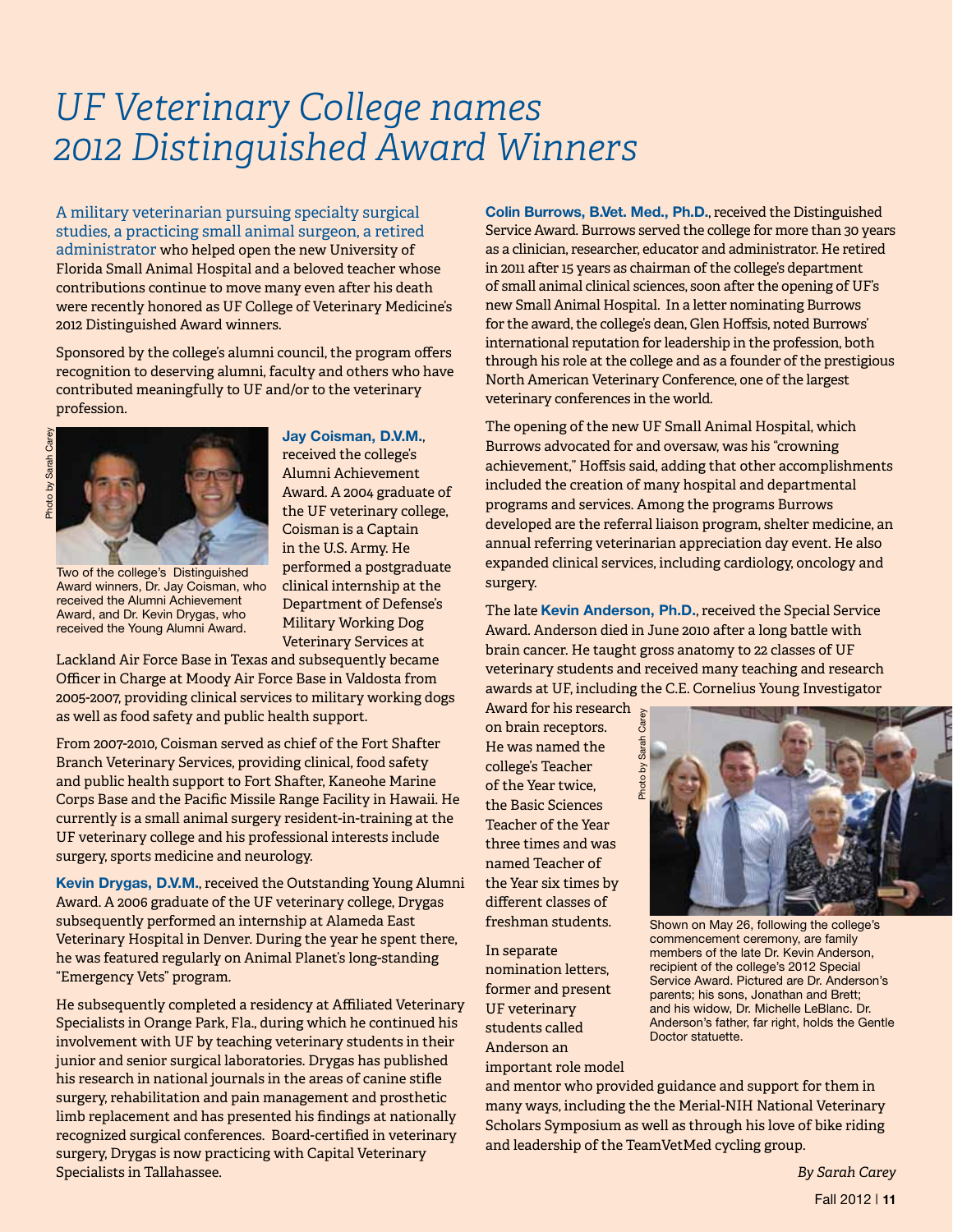### *Dog survives venomous snakebite, becomes social media celebrity*



"I expect you guys to treat her like Queen Elizabeth," Michael Schaer, D.V.M., an emergency and critical care specialist, told Connie Schmitt's sons Michael, 15; twins Daniel and Jacob, 13; and Zach, 8, when they came with their mother to visit Cali on July 17, her last week in the hospital. It was one of several visits the family made to see Cali during her recovery from a bite likely inflicted by an Eastern diamondback rattlesnake.

Schaer explained to the Schmitts that once Cali left the hospital, it would take her awhile to regain her strength and to return to life as a normal dog. However, the Schmitts will tell you the gentle brown dog they rescued two years ago has never been a normal dog at all.

Cali entered the Schmitts' lives when she showed up in their yard, looking sad and lethargic. A family friend and neighbor, a veterinarian, came over and treated Cali minimally, then subsequently at her clinic for infections in both eyes and ears, as well as for fleas and worms. The family posted a notice on Petfinder to see if anyone would claim Cali, who was thought to be about 1 year old. No one did.

"Her condition clearly indicated that she had been neglected for awhile, but she was housebroken and very obedient," Schmitt said. "It took her about a month to heal to the point where she would even run with the boys outside."

Two years passed, and Cali's life evolved to one of chasing lizards, geckos and squirrels on the family's one-acre lot. She had an unusually

Jacob Schmitt pets Cali during the day of her discharge from UF's Small Animal Hospital.

Twenty-four vials of antivenin, 14 days in the UF Small Animal Hospital's intensive care unit, countless hugs, kisses and Facebook shares later, Cali, a 3-year-old chocolate Labrador retriever-Shar Pei mix, is home with her family in Tavares, living the life of Riley.

A YouTube video and Facebook page the family created to solicit donations to help pay Cali's medical bills went viral, resulting in more than \$19,000 being raised – more than enough to cover her care -- and in the process, turned Cali into a celebrity among dog lovers from as far away as China and the United Kingdom.

gentle personality, her family said, given the neglect she had experienced in her first year of life.

"We weren't pet people, and although the kids had wanted a dog for a long time, Mike and I didn't," Schmitt said. "We used the fact that Mike is allergic to say no. But Cali changed all that. We fell in love with her, and even Mike was not reacting to her like he had to other dogs. She seemed so appreciative to us for taking her in and nursing her back to health and immediately took to us as we did to her."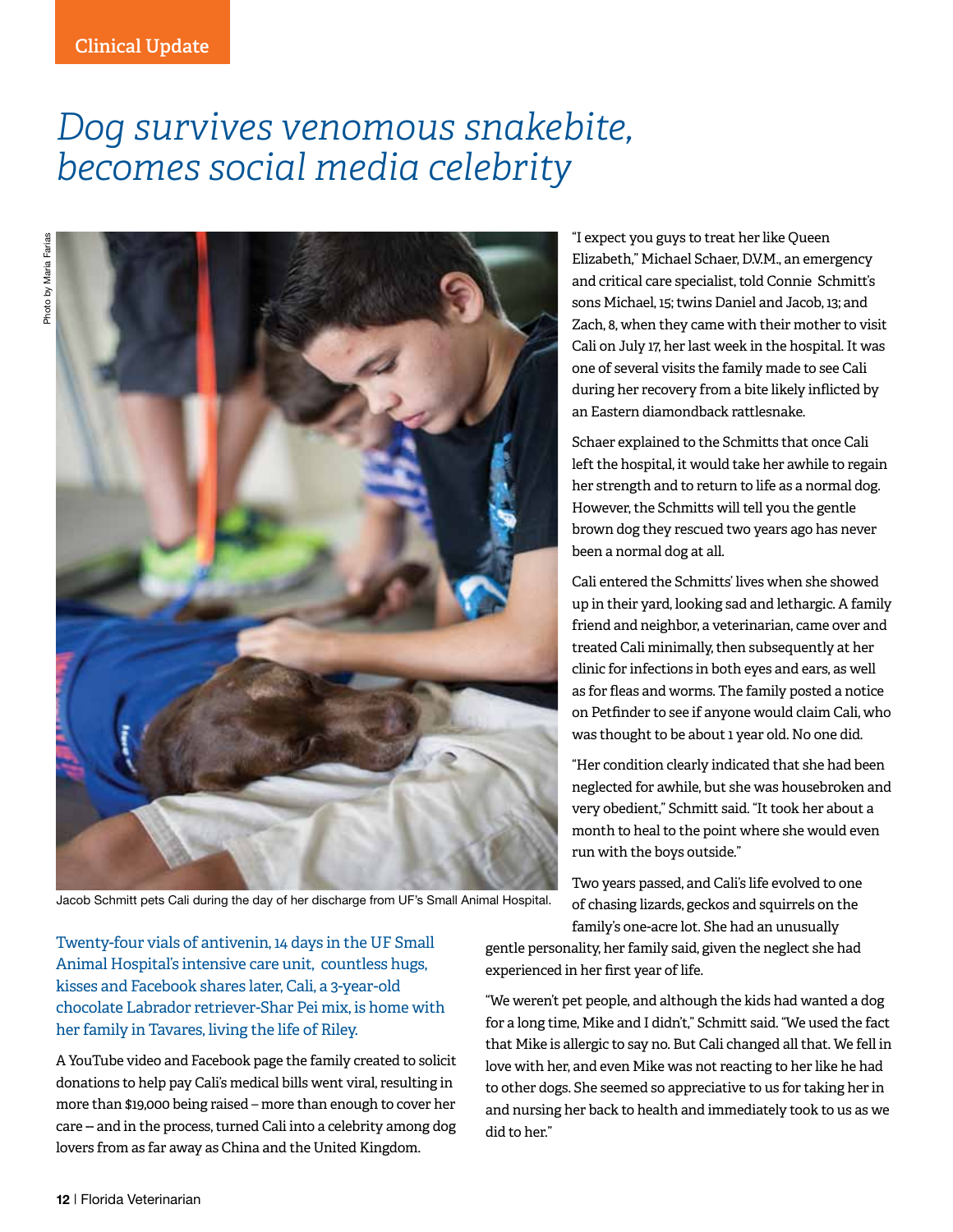Schmitt's son, Michael, once saw Cali tear off part of a dog treat and give it to another dog.

"One time I saw her take a biscuit over to a little baby in a stroller and drop it at her feet," he said.

But on July 5 around 6 p.m., family members found Cali collapsed in

Members of the Schmitt family with their dog, Cali, after Cali's discharge from the UF Small Animal Hospital on July 20, 2012. Cali suffered from massive envenomation from an Eastern diamondback rattlesnake and spent two weeks in our ICU receiving emergency care to save her life. From left to right are Schmitt sons Daniel, Jacob, Michael and (petting Cali) Zach; Dr. Gareth Buckley, Dr. Alessio Vigani, Dr. Michael Schaer

and two UF veterinary students, Allison Vansickle and Alison Sass.

their yard, foaming at the mouth and not moving. They then saw blood on Cali's neck and immediately suspected snake bite. The Schmitts immediately took Cali to their local emergency veterinary clinic in Leesburg. Despite two vials of antivenin, however, Cali did not improve, so the next morning the family brought Cali to UF for continued treatment.

Cali subsequently experienced a series of medical crises that included three episodes of re-envenomation; heart arrhythmias; an allergic reaction to the antivenin; and serum sickness, not to mention infection with high levels of E-coli bacteria. She also had three surgical procedures to remove dead tissue around her bite wound.

In the first five days, whenever another two-vial treatment of antivenin was needed, the family would hope it was the last one. But then Cali would regress again.

"At that point, the stress of the surmounting bill was overwhelming, but we kept thinking that we had gone so far and we couldn't let her die now," Schmitt said. "So, with blind faith, we continued to agree to whatever she needed, knowing that we just couldn't give up on her and that we would find a way to come up with the money to pay for her care."

The family got busy thinking of ways to contribute to Cali's bill. The family's sons decided to donate everything they made in their summer jobs of mowing lawns and weeding to Cali's care, and Schmitt picked up extra shifts at Disney World, where she works as a seasonal cast member.

"By Monday (July 9), Dr. Schaer spoke to us and said Cali's bill was quickly approaching \$7,000 and that she continued to need antivenin," Schmitt said. "He wanted to prepare us for the fact that at the end of the day, we might not have a live dog. We asked him if there would be a point where he would know that more antivenin was pointless, and it would be best to put her down. He said he wanted to try two more vials, and that we might have to

have that conversation later that afternoon."

At that point, the family was desperate and their YouTube video was born.

"The boys all got together and started pulling all the pictures they've taken of Cali since we got her," Schmitt said. "We know that times are tough, and we thought that by asking people for \$1 donations and asking for them to share our post, if we could spread the word far enough, we could raise enough funds to help offset the balance that we owed. We were nowhere near prepared for what happened as a result of the video."

As the video and word of Cali's plight spread, the family navigated through Cali's medical rollercoaster with the support of what soon became hundreds of virtual friends and fans, some known to the family and many more, complete strangers. Their Chip-in online account for donations kept growing and growing, as more became aware of Cali's situation and contributed to help her.

"I've seen a lot of snake bite victims, and some pretty bad cases, but this was the worst because of all the unexpected complications that were the result of the amount of venom Cali received and her reaction to it," Schaer said. "Usually it takes a couple of vials of antivenin and a couple of days to turn an animal around, but in Cali's case it was 24 vials of antivenin and two full weeks of constant care. That's unheard of."

On July 20 her family came to Gainesville to take their beloved Cali home. They wound up making a few unexpected visits back to the hospital the next week to visit Schaer when Cali started showing more signs of serum sickness, but thanks to his advice and some short-term medication, the problems were soon resolved. Her family has continued to post updates about her progress on the Facebook page they set up for Cali, www. facebook.com/pleasehelpcali.

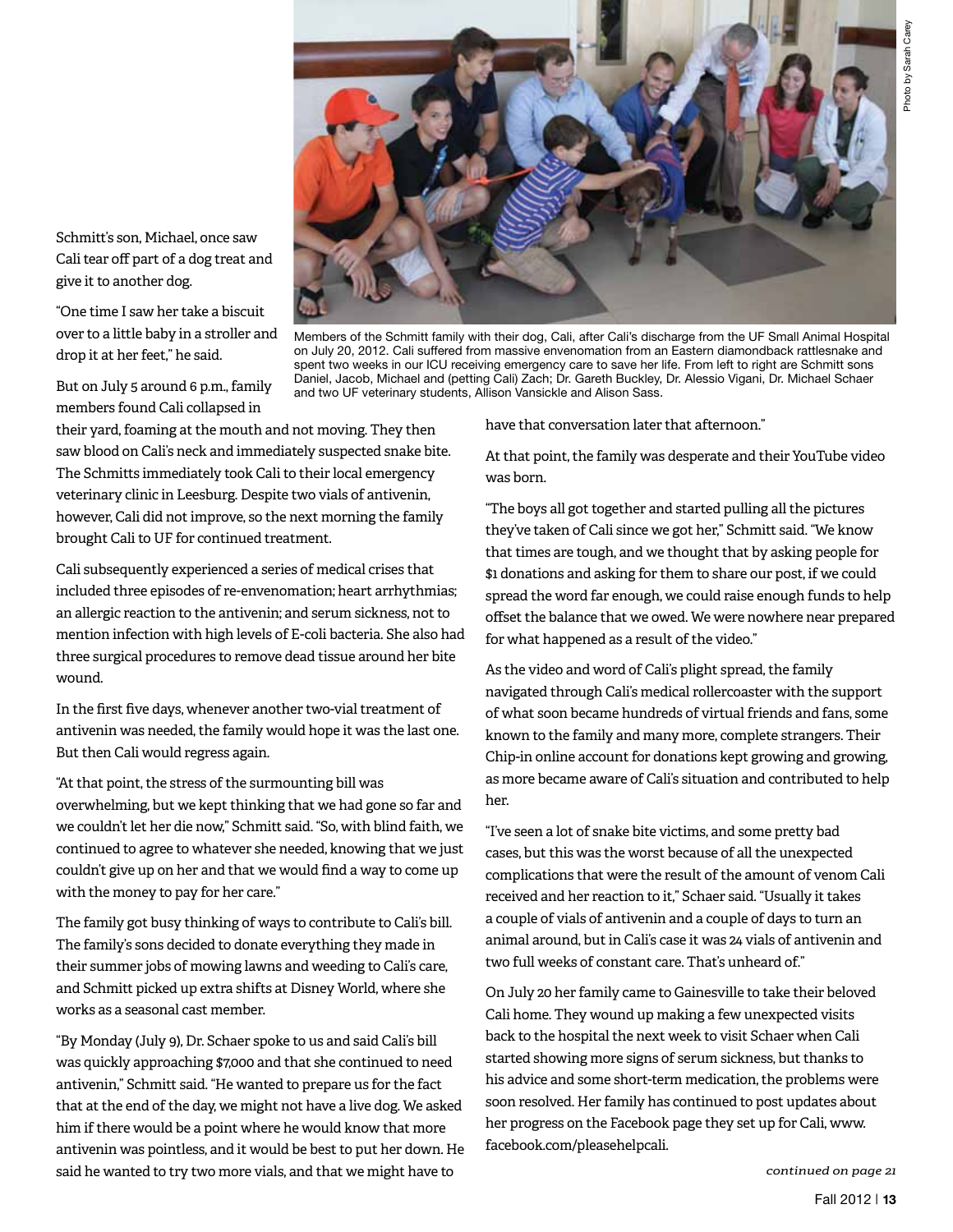#### **Faculty Profile**

### *The chief: Equine veterinarian Dana Zimmel is leading the way at the UF Veterinary Hospitals*



Dr. Dana Zimmel stands on the second floor balcony of the UF Small Animal Hospital.

#### "Where's Dana?" her mom would constantly ask.

As a young girl, Dana Zimmel, D.V.M. ('95), could usually be found in one place: feeding grass to the horses over the fence.

Her love for animals turned into a profession that revolves around them. Today, Zimmel is a leading equine veterinarian and chief of staff of the UF Veterinary Hospitals.

Growing up in Cincinnati, Zimmel was surrounded by animals and had a house full of hamsters, guinea pigs, dogs and canaries. And when she was 7, she got the first of five horses she has had during her lifetime.

"(Veterinary school) was a natural path," Zimmel said. "I always loved animals."

She received her undergraduate degree at UF in 1990 and transitioned into the College of Veterinary Medicine, from which she received her D.V.M. degree in 1995.

UF appealed to her because she wanted to be in a state with a strong horse population. It was also one of few universities with a veterinary school.

As a veterinarian, Zimmel has dealt with everything from infectious diseases to hurricanes, including assisting with pet rescue during Hurricane Katrina.

She took on her latest challenge in 2010, when she became the chief of staff of UF Veterinary Hospitals after 10 years on the college's faculty, first as an equine extension veterinarian and

subsequently as a clinical assistant professor of large animal internal medicine. She now oversees about 75 veterinarians and the entire hospital staff, including the diagnostic lab and pharmacy, residents and students. Her job is to know everything that happens in the hospital, and she deals with any clinical problems.

"I've always had a very strong interest in business," Zimmel said.

Her biggest concern: the hospital's ability to become financially independent, which is a challenge because state support is shrinking, she said.

Some people are reluctant to bring their pets to UF's veterinary hospitals because they think students are treating their pets without supervision. However, this is a misconception because UF veterinarians provide care to patients and oversee everything students do, she said.

"We don't let them do it alone," Zimmel said. "I value the opportunity to teach students in the clinic."

This is where her job comes in. Zimmel needs to run a good business model and put communication first.

As chief of staff, Zimmel doesn't work with animals anymore, but she is constantly communicating with people. In a 10-hour workday, she spends about eight-and-a-half hours talking to people.

"The hardest part (of my job) is not working with animals," Zimmel said. "It's easy to be a clinician and leave at the end of the day and feel good."

Chris Sanchez, D.V.M., Ph.D, one of Zimmel's classmates in veterinary school and an associate professor in the college, said Zimmel stands out as an administrator because of her empathy for veterinarians, drive and organization.

"She has a true understanding of the process of veterinary care," Sanchez said. "This is not necessarily typical of all administrators."

For now, Zimmel's goal is to continue to improve the hospital. In the future, she sees a larger radiation oncology program and the development of new techniques.

"I just want to steer us in the right direction and make sure I'm spending my time on the things that matter," she said.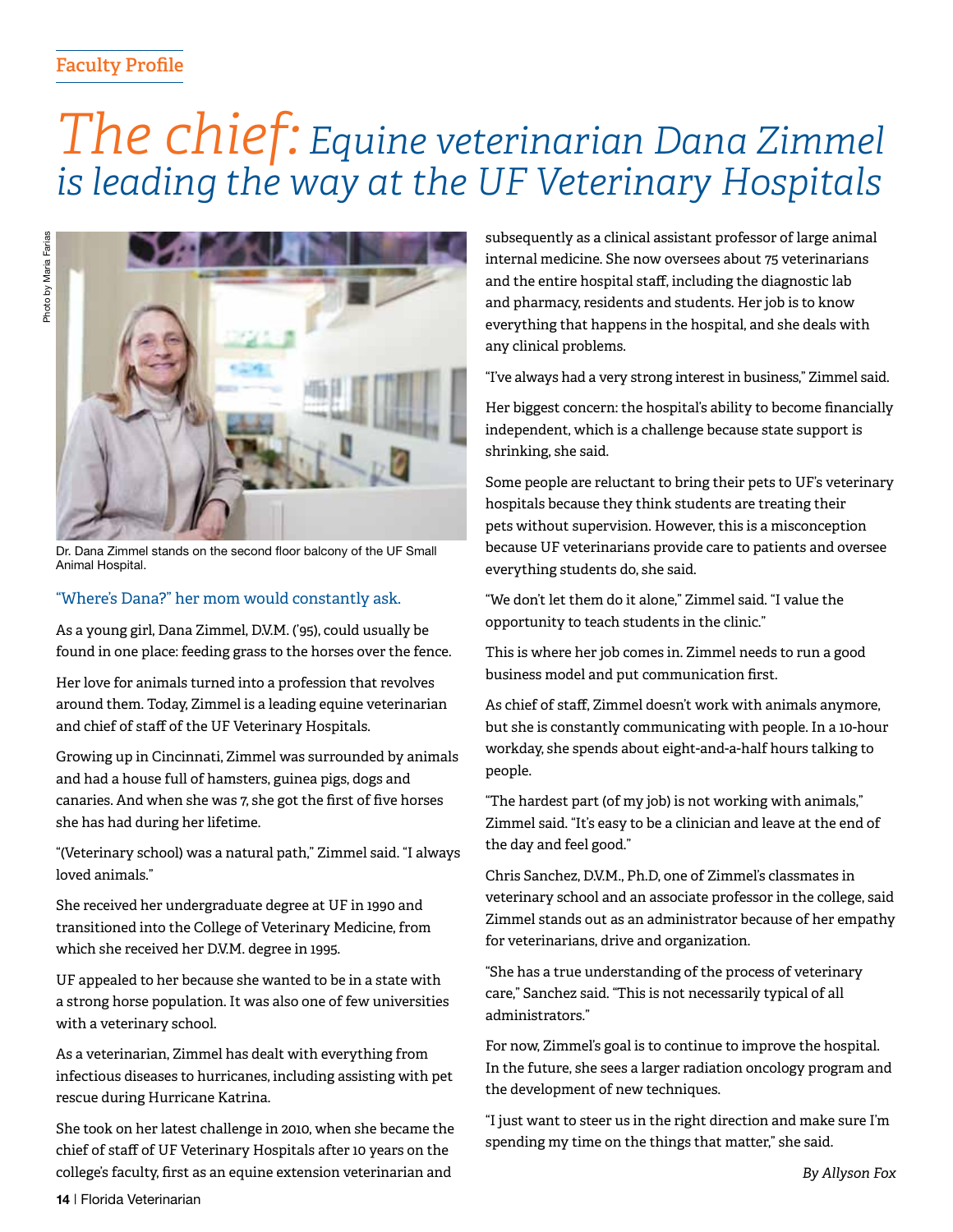### *New pet emergency clinic now open in Ocala*



Pictured are the UF veterinarians and staff that will be working at the new UF/Pet Emergency Treatment Services after-hours emergency clinic. Standing at left: Anthony Durham and Ryan Coy. Seated, from left to right: Dr. Dana Zimmel, Sheri Holloway, Allyson Cleveland, Patricia Hrovat, Ellen Palmisano, Emily Hillaker and Dr. Luiz Bolfer. Standing at right: Kelly Hale, Dr. Gareth Buckley and Dr. Carsten Bandt.

A new after-hours University of Florida pet emergency clinic in Ocala is officially open for business, giving pet owners access to urgent care during time periods when veterinarians' offices are typically closed.

The UF College of Veterinary Medicine teamed with a group of Ocala veterinarians to establish UF Pet Emergency Treatment Services, a 5,000-square-foot clinic located near the Paddock Mall at 3200 SW 27th Ave.

The clinic provides basic to advanced emergency care between 5 p.m. and 8 a.m. during the week and is open around the clock on weekends and holidays. UF small animal emergency and critical care clinicians staff the clinic, with the help of additional support personnel. The staff will rotate shifts in Ocala while continuing to provide services at the UF Small Animal Hospital in Gainesville.

"We're all proud of this new relationship, which represents a meaningful collaboration among Ocala-area veterinarians as well as with the University of Florida," said Dr. Dion Osborne ('98), an Ocala veterinarian and graduate of the UF College of Veterinary Medicine. "This is a wonderful opportunity for all of us to provide even better service to our clients."

formed the Pet Emergency Treatment Service corporation earlier this year with the goal of creating a new emergency clinic in Marion County. Soon after, the group began working with UF leaders to find a way to better serve pet owners in the Marion County region.

Osborne and other veterinarians in Ocala

An official ribbon-cutting and open house was held June 30, giving the hundreds of people who attended a chance to glimpse the new clinic. During the event, Ocala Mayor Kent Guinn said he was extremely pleased to have the new "state of the art" clinic in his community.

"The location is so convenient. From town, you just turn on 31st Street to 27th Avenue and you're there," he said. "People will be able to easily get there from just about anyplace. And from an economic development standpoint, it's important to

have 20 new employees in the area."

When the doors opened at noon for the public event, people poured into the doorways, touring the new facility, visiting with the UF and Marion County-area veterinarians who greeted them and enjoying refreshments on the sunny and hot last day of June.

"All of us were so grateful for the warm welcome we received

from Ocala and for the huge turnout we received at this event," said Dr. Glen Hoffsis, dean of the UF College of Veterinary Medicine. "We are looking forward to serving Ocala and Marion County by providing the very best emergency care possible to the pets in this community and by strengthening our relationships with Ocala practitioners, who have entrusted us to help them meet this need."



*By Sarah Carey* emergency clinic.

Photo by Sarah Carey

Care Sarah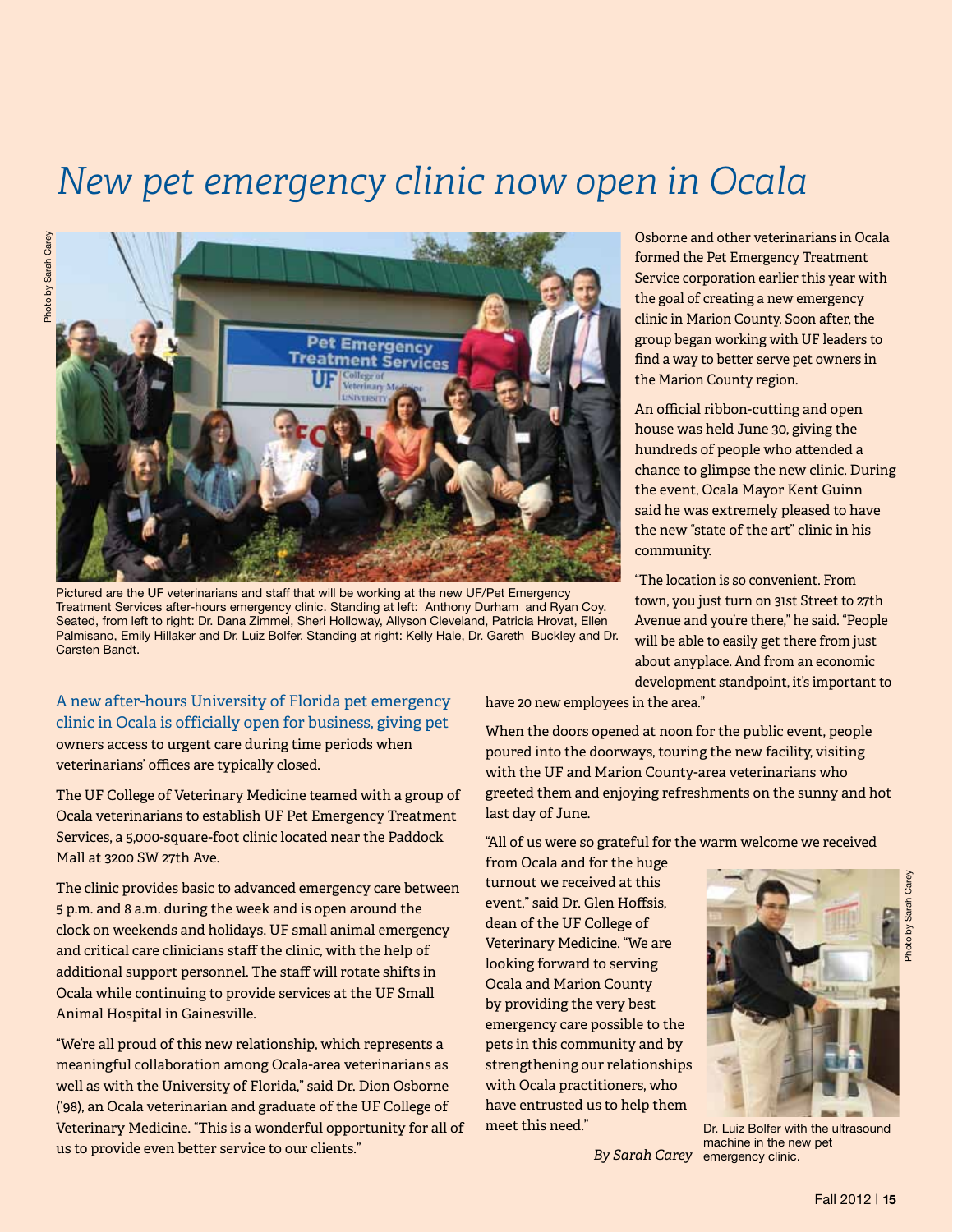### *UF veterinary researchers discover new virus linked to death of Australian snakes*

A University of Florida researcher and colleagues in Australia and Germany have discovered what might be a deadly new snake virus.

Dubbed the "Sunshine virus," the organism causes nervous system and respiratory disease and is the first of its kind to be identified. Although it is in the same overall family as other viruses that affect snakes and lizards, Sunshine virus doesn't fit into any existing subgroups of viruses.

The discovery, described online and in the October 2012 print edition of the journal Infection, Genetics and Evolution, may help scientists better understand the biology and origin of an important group of disease-causing organisms and inform efforts to prevent future outbreaks.

"Understanding the ecology and diversity of infectious diseases of wildlife is critical," said co-author James Wellehan, D.V.M., Ph.D., an assistant professor of zoological medicine at the UF College of Veterinary Medicine. "While medicine has traditionally waited for big outbreaks to cause large numbers of deaths and then dealt with new diseases reactively, an understanding of what viruses are out there and how they can be expected to behave allows us to be proactive, being aware of and monitoring agents of potential concern."

 The emergence in recent years of deadly new viruses that attack humans has raised concerns regarding transmission between wildlife, livestock and humans. For example, the Hendra and Nipah viruses caused high rates of death in Australia and Indonesia in the 1990s, not just among horses and pigs but also among humans.

The quest to identify the new virus started as an investigation of the cause of a 2008 disease outbreak in a privately-owned Australian collection of 70 pythons. As more and more animals became sick, showing signs of pneumonia, abnormal behaviour such as "star gazing" – staring up at things – and acting depressed and lethargic, the decision was eventually made to euthanize the entire collection.

The researchers had great difficulty detecting the elusive virus and struggled to identify the category in which it belonged.

"We screened more than 450 samples including swabs, tissues and blood for snake viruses," said lead author Timothy Hyndman, D.V.M., a lecturer and graduate student at Murdoch University in Australia. "It was very frustrating. After two and a half years, we finally isolated something. A year later, we figured out what it was."



 Photo by Maria Farias Photo by Maria Farias

Dr. Jim Wellehan holds a carpet python, one of the species of snakes affected by a deadly virus outbreak in 2008.

The researchers infected snake heart cells with virus collected from tissues of the affected snakes and found that it caused the cells to become abnormally large and have more than one nucleus, the cell's DNA center.

Using sophisticated techniques for analyzing large numbers of genetic sequences at the same time, the researchers identified several sequences that had limited similarity to known viruses in large genetic databases and used this to put together the genetic blueprint f the Sunshine virus. Statistical analyses that allow construction of a "family tree" showed that the Sunshine virus belonged to the paramyxovirus family. That family contains some of the most significant disease-causing agents in animals and humans, according to the National Center for Biotechnology Information. Measles, mumps and canine distemper are all in the family.

But unlike all known snake and lizard viruses in that family, the new virus did not fit into a subgroup called Ferlavirus. The new virus is only distantly related to those viruses.

"This is the first non-ferlavirus paramyxovirus to be discovered from a reptile," Hyndman said. "In the previous 40 years, reptilian paramyxoviruses were all very similar until this one was discovered."

Previously known members of the virus family have grouped into two subfamilies. The Sunshine virus fell outside both of those known groups. Inclusion of Sunshine virus in the family tree analysis suggests that viruses thought to be in the same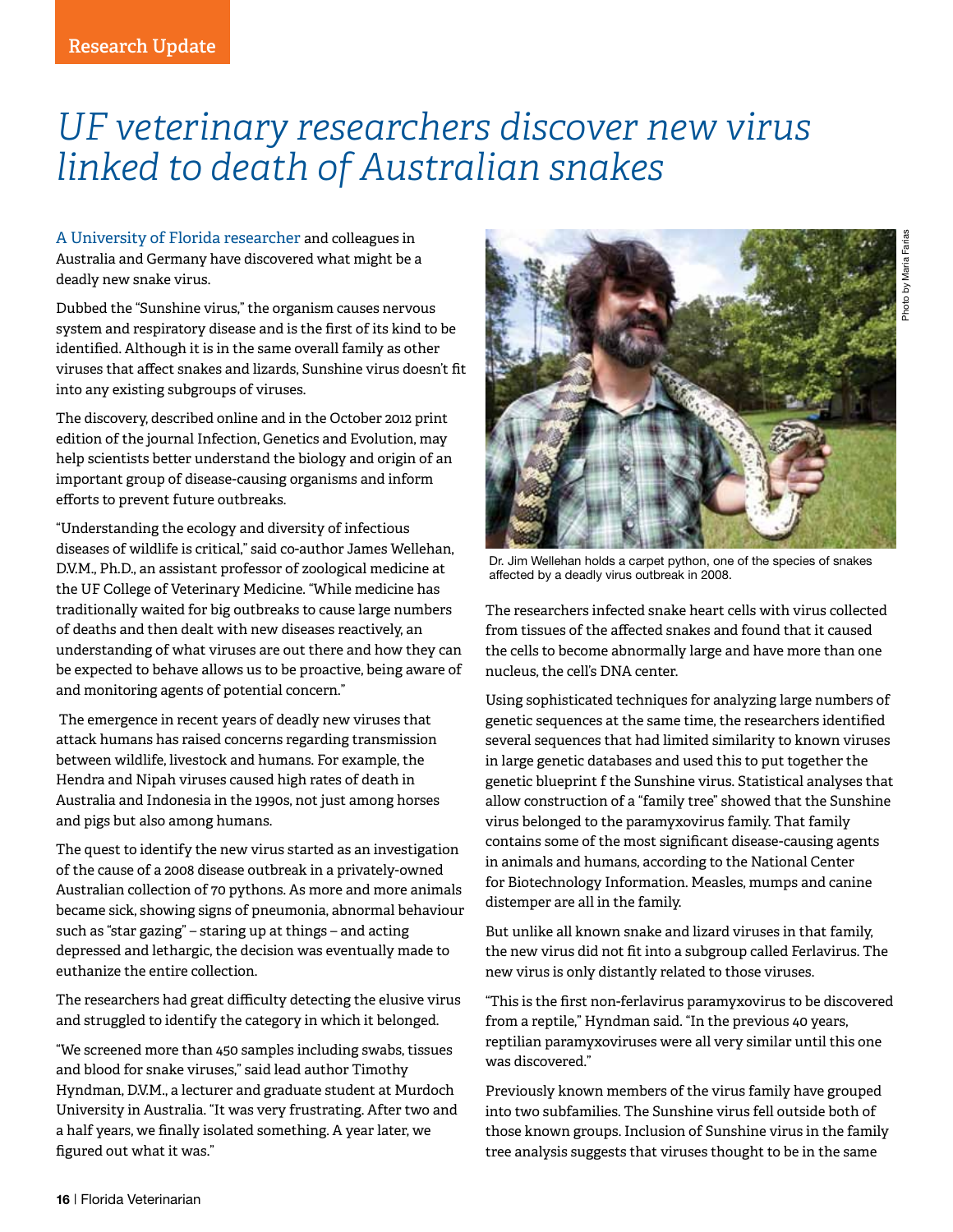subfamilies might not actually share recent ancestors, the researchers said.

 "The two subfamilies may need to be split up into distinct families," Wellehan said.

Although it is likely that the virus was responsible for the outbreak of disease in the collection of pythons, this has not been proven irrefutably.

The study shows off how sophisticated gene sequencing technology can be used to characterize mysterious new viruses and possibly speed up public health responses to outbreaks in humans, animals and plants, the researchers said.

*By Sarah Carey*

### *Dean Hoffsis announces plans for departure*

#### Glen F. Hoffsis, D.V.M., has announced plans to step down as dean of the University of Florida College of Veterinary Medicine.

Hoffsis, who was hired in August 2006 after a national search, told college faculty and staff this week that he plans to remain on board as dean for another year, and will leave UF on July 1, 2013.

He came to UF after a successful career as dean at The Ohio State University's College of Veterinary Medicine, a position he held for 11 years. He later served for two years as the associate director of veterinary services for Iams, a Procter & Gamble company.

"In the year ahead, I will remain fully engaged and continue to move our programs forward, while working toward an orderly transition to new leadership," Hoffsis said.

Under Hoffsis' leadership, the college funded and constructed a new \$58 million, 100,000-square-foot small animal hospital in 2010, as well as other facilities, including a new state-of-the-art auditorium and educational center.

"In the hospitals, we instituted new operating systems and philosophies," Hoffsis said. "We created the chief of staff position and a new leadership structure. We instituted many new clinical services and enhanced existing ones in an effort to better serve the animal owners, veterinary students and referring veterinarians."

Hoffsis also noted the college's recent opening of an after-hours veterinary emergency in Ocala in collaboration with a group of Marion County-area veterinarians.

"We instituted a new plan to jumpstart our basic research enterprise and made several new strategic hires, which already are bringing new funding and programs to the college," Hoffsis said.

Fundraising for the college has also benefited during Hoffsis' tenure.

"We have raised more than \$50 million in the current UF development campaign and are one of an elite group of units to exceed our goals," he said. "These funds are essential to us as state resources continue to decline.

#### "With these

accomplishments and so much more left to do, it



is difficult for me to leave," Hoffsis said. "However, this is also a good time for a new leader to benefit from the momentum we have established and to engage in new challenges."

He added that it has been "an honor and a privilege" to have served the UF veterinary college as dean.

"I have enjoyed tremendous support from many leaders of the college, the university, the Florida Veterinary Medical Association and our various stakeholders," Hoffsis said. "For that, I am most grateful."

Hoffsis will engage in veterinary consulting and will continue to serve on the board of directors of the Citizens Bank of Ashville, Ohio; the Live Oak Bank of Wilmington, N.C.; and Banfield Pet Hospitals of Portland, Ore.

Meanwhile a search committee has been formed to recruit a new dean for the college. For more information, visit www. deansearch.vetmed.ufl.edu.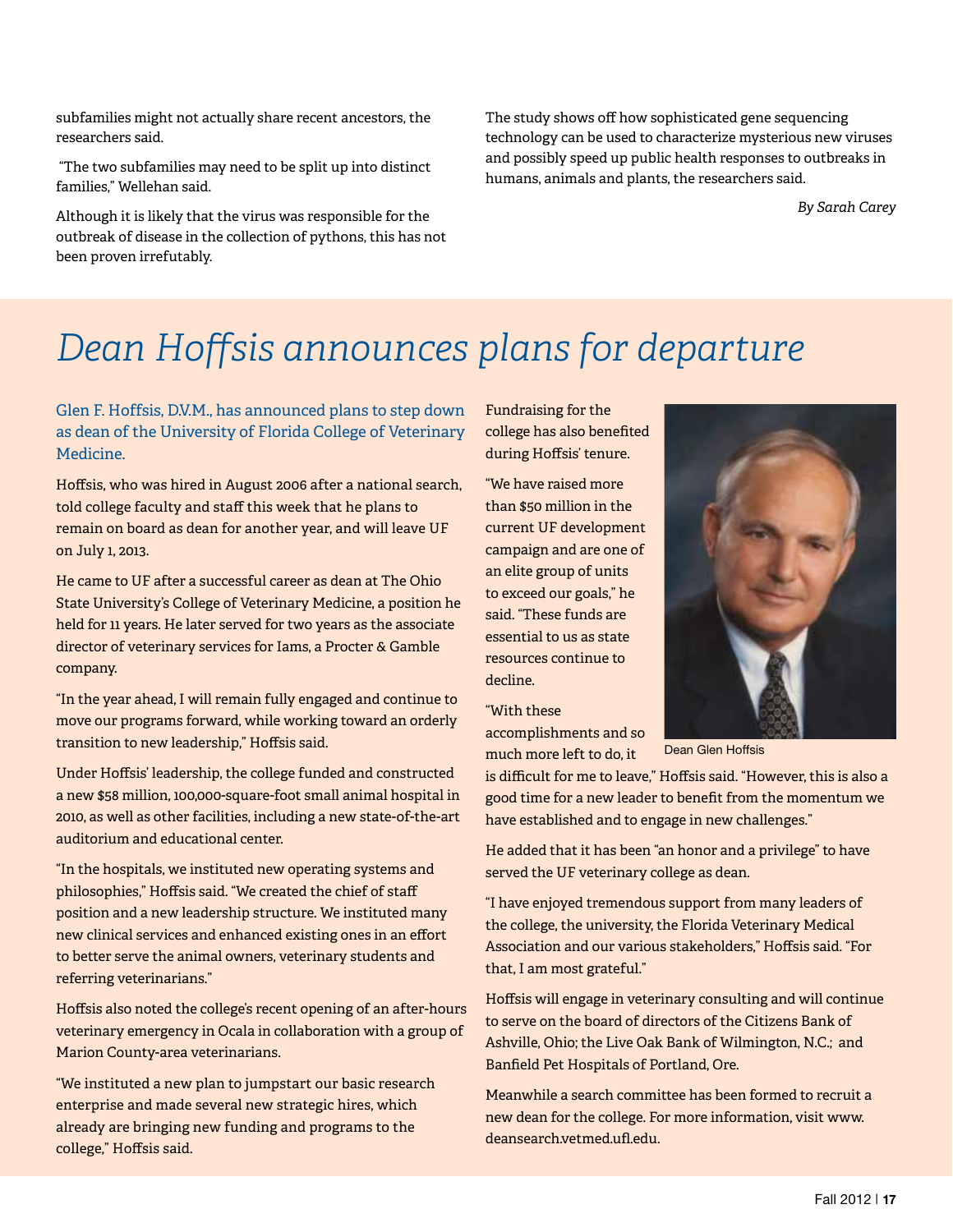### *Peck appointed as associate dean for research*

Ammon B. Peck, Ph.D., an immunology researcher and professor at the University of Florida, has been named associate dean of research and graduate studies at the UF College of Veterinary Medicine, effective Sept. 1.

Peck currently is a professor in the College of Medicine's department of pathology, immunology and laboratory medicine, with a joint appointment in the College of Dentistry's department of oral biology. He helped build the graduate student program in immunology and molecular pathology within the College of Medicine during the 1980s and early 1990s.



Dr. Ammon Peck

Since then, Peck has continued to

be engaged in classroom lectures, seminars and journal clubs in addition to directing independent research projects and mentoring undergraduate and graduate students as well as postdoctoral fellows and residents pursuing research careers.

He will succeed Charles Courtney, D.V.M., Ph.D., following Courtney's retirement from the position after 30 years of service on the college faculty.

Peck has been involved in many aspects of service while at UF, including serving as president of the College of Medicine faculty and as a member and vice-chairman of the Academic Health Center's Institutional Review Board. He also coestablished and co-directed the Type II Center for Research on Women's Health, an intercollegiate center encompassing all six AHC colleges.

An active entrepreneur and consultant, Peck co-founded Ixion Biotechnology, Inc., to commercialize research discoveries in diabetes and hyperoxaluria. The company received the Tibbetts Award from the Small Business Association in Washington, D.C. in 2000.

Peck's recent research has focused on three main areas: molecular mechanisms underlying autoimmune diseases; pathogenesis of human and animal diseases involving hyperoxaluria; and stem cell biology. His laboratory's research on hyperoxaluria and stem cells has received wide-spread national and international press coverage.

Among the many honors Peck has received in his academic career are the 2012 International Association of Dental Research's Distinguished Scientist Award for Salivary Research; the College of Medicine's Exemplary Teacher's Award in 2008; the Council of Biotechnology Award from Tsurumi University, Yokahama Japan in 2002; UF's Step Professorship in 2001; and the UF Research Foundation's Distinguished Professor designation in 1999.

Peck received his Ph.D. degree in medical microbiology from the University of Wisconsin-Madison in 1972. From 1974 to 1982 he worked at Uppsala University and the Karolinska Institute in Sweden, overlapping his appointment at UF in 1979.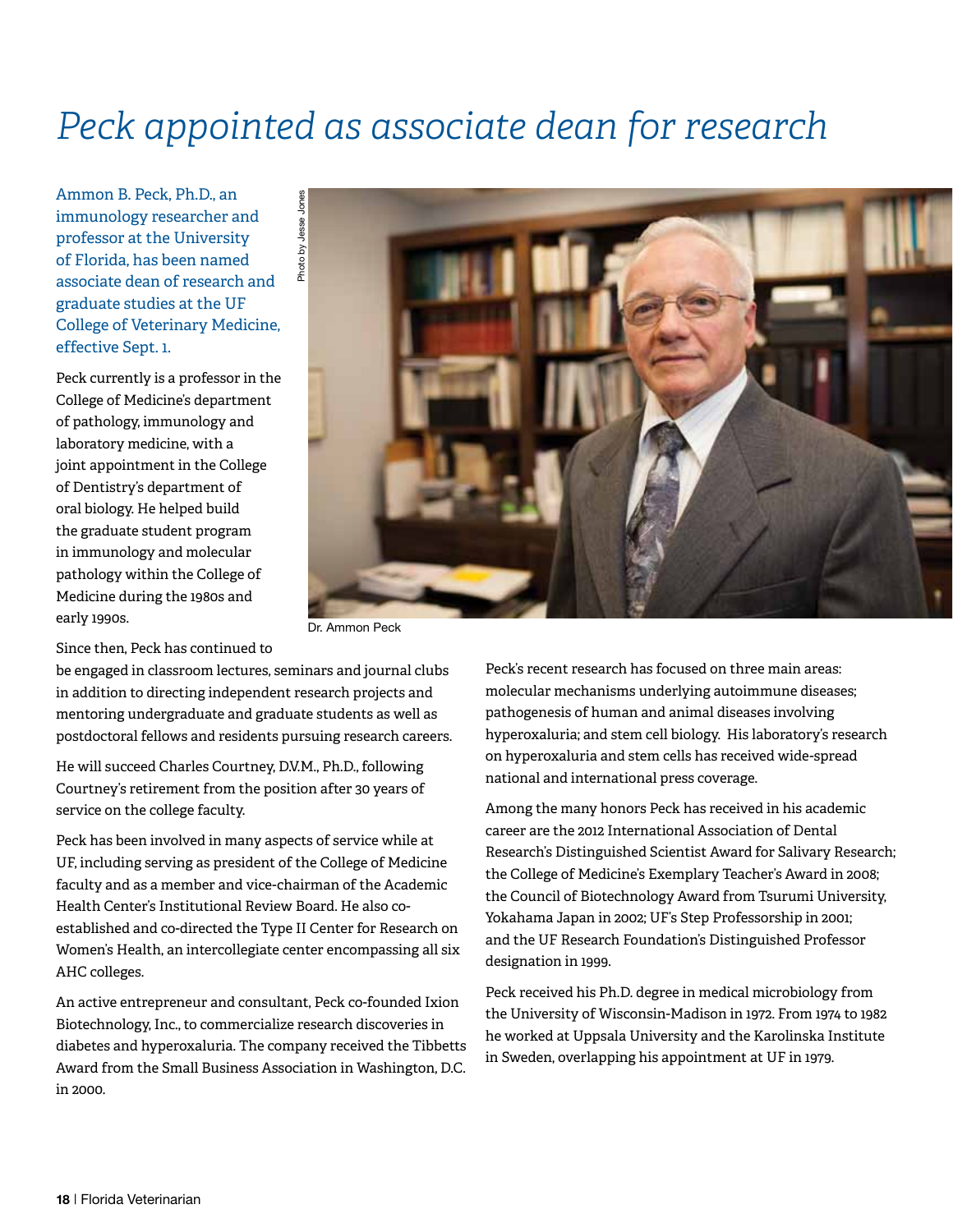### *Professor named large animal clinical sciences department chairman*

Carlos Risco, D.V.M. ('80), a professor and food animal medicine and reproduction specialist at the University of Florida College of Veterinary Medicine, has been appointed as chairman of the college's department of large animal clinical sciences, effective Sept. 1.

Risco, a board-certified theriogenologist whose primary interest is dairy medicine, will succeed David Freeman, M.V.B., Ph.D., in the position. A professor of large animal surgery who has served as interim department chairman since 2009, Freeman will return to his position on the college faculty.

As chairman, Risco will be responsible for faculty recruitment, mentoring and promotion, as well as budget management and instructional activities. He will also provide leadership in the areas of research, veterinary and graduate student education, clinical resident and intern training, and outreach. Risco will work closely with the chief of staff of the UF Veterinary Hospitals to ensure high quality clinical service, and will liaise with the scientific communities of both the UF Academic Health Center and the Institute of Food and Agricultural Sciences.

 A member of the veterinary college's first graduating class of 1980, Risco performed an internship at Chino Valley Veterinary

During his tenure at UF, Risco has received many awards and honors for his teaching and research. In addition to several awards given by UF veterinary students, Risco also received the UF Blue Key Distinguished Faculty Award for teaching research and the Carl Norden-Pfizer Distinguished Teaching Award from the college. He was a Fulbright Visiting Scholar in Argentina in 2004 and was honored by the college's Alumni Council with its annual Alumni Achievement Award in 2005.

He is an internationally recognized lecturer on dairy production medicine.



Dr. Carlos Risco

Associates, a large dairy practice in Ontario, Calif., immediately following his graduation. He became a partner in that practice after completing his internship in 1981. Risco joined the UF veterinary faculty in 1990 as an assistant professor and was promoted to full professor in 2002.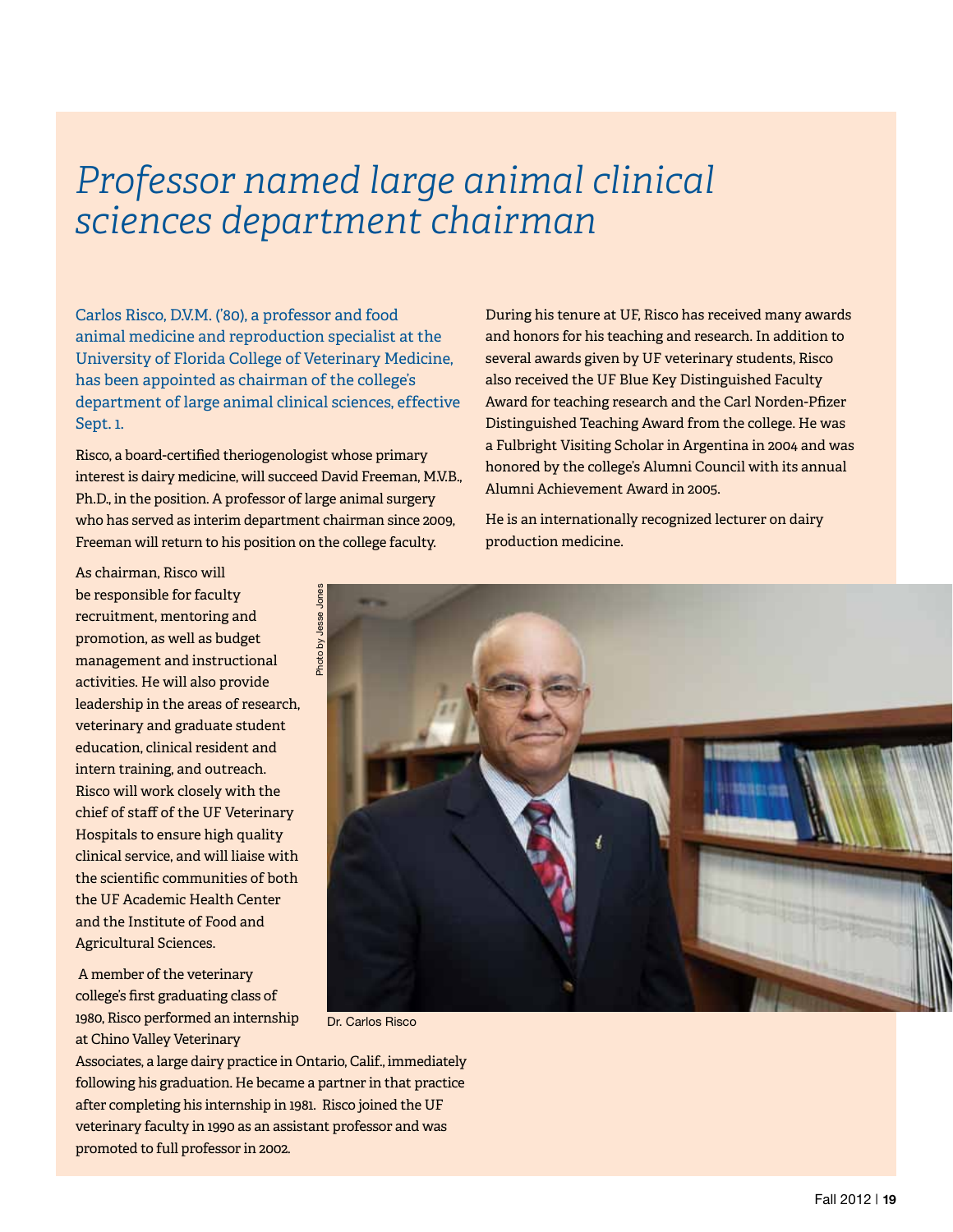#### *Wamsley wins national teaching award*

Heather Wamsley, D.V.M., Ph.D., an assistant professor of clinical pathology at the University of Florida College of Veterinary Medicine, has received the Student Chapter of the American



Dr. Heather Wamsley

Veterinary Medical Association's National Teaching Excellence Award.

The college's sophomore veterinary class nominated Wamsley, a board-certified clinical pathologist, for the award. She was selected from many other faculty nominees submitted by veterinary colleges all over the country.

Wamsley has received numerous Teacher of the Year awards from various classes of veterinary students, and last year was named Teacher of the Year and Pfizer Distinguished Teacher of the Year for the entire college.

She was selected by the students as Support Services Resident of the Year in 2003 and 2004. As a new faculty member in 2010, she received the prestigious C.E. Cornelius Young Investigator Award in recognition of her research contributions.

Her present research interests are in situ diagnostics and rickettsial disease.

#### *Researcher named Distinguished Professor*

Paul Davenport, Ph.D., a professor in the University of Florida College of Veterinary Medicine's department of physiological sciences, has been promoted to the rank of Distinguished Professor, one of the highest academic designations offered by UF.

Davenport's research focuses on the control of breathing, including basic brain

### *Dr. Courtney retires*



Dr. Charlie Courtney, right, with his wife, Debby, during a reception held in Dr. Courtney's honor on the eve of his retirement from UF. Dr. Courtney served for 16 years as the college's associate dean for research and graduate studies and for a total of 30 years on the UF faculty. The Courtneys are shown with a print presented by Dean Glen Hoffsis on behalf of the college, in recognition of Dr. Courtney's love of fishing.



reflex-to-cognitive respiratory neurophysiology, pulmonary function assessments and rehabilitation of respiratory muscles. "Dr. Davenport has been extremely success-

mechanisms,

Dr. Paul Davenport

ful in research, and has made significant contributions in our understanding of the neural control of breathing, and more recently, swallowing and cough," said Davenport's department chairman, Paul Cooke, Ph.D.

Widely published in many professional journals, Davenport speaks frequently at national and international meetings and was the 2011 president of the International Society for the Advancement of Respiratory Psychophysiology. He also serves as editor-in-chief of the journal Frontiers in Respiratory Physiology.

Davenport's research has been supported predominantly by the National Institutes of Health, but he has also been successful in obtaining funding from other national agencies, including the USDA and the Veterans Administration, private companies and corporations and advocacy groups. He has also been supported through internal grants at UF and has trained, or is currently training, fifteen doctoral students. He has mentored 14 post-doctoral and clinical resident fellows.

A member of the veterinary college faculty since 1981, Davenport has received many campus and national teaching awards during his tenure at UF, including the National Merck Sharp and Dohme AGVET Award for Creativity in Teaching.

The title of Distinguished Professor acknowledges an exceptional record of achievement in the areas of teaching, research and publication, and professional and public service that is recognized both nationally and internationally, according to UF's Office of the Provost.

20 | Florida Veterinarian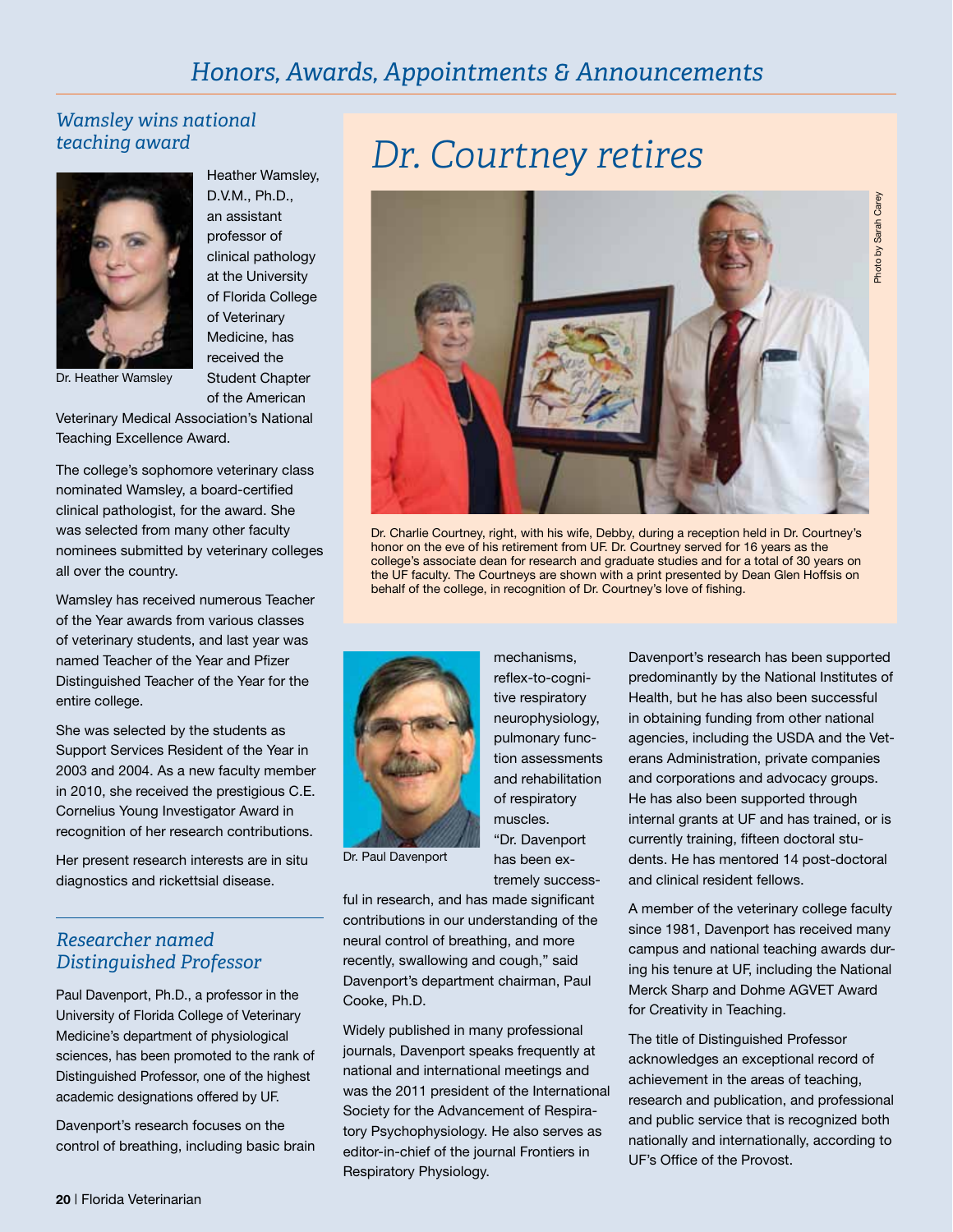#### *Honors, Awards, Appointments & Announcements*

#### *Administrator named to group's Hall of Fame*



D.V.M., Ph.D., executive associate dean and a professor of hematology at the University of Florida College of Veterinary Medicine, has been named to the European Society of Veterinary Clinical

John W. Harvey,

Dr. John Harvey

Pathology's Hall of Fame.

The award was established last year and was presented at the society's 14th annual conference, held in Slovenia July 3-7. Harvey gave four talks, including an invited plenary lecture titled "Erythrocyte Enzyme Deficiencies in Domestic Animals."

Criteria for the award include having practiced clinical pathology for 25 years or more and having made substantial contributions to the profession.

A board-certified veterinary clinical pathologist, Harvey is a recognized expert in comparative hematology, having published more than 160 journal articles and book chapters. He is the author of "Veterinary Hematology: A Diagnostic Guide and Color Atlas" and is coeditor of "Clinical Biochemistry of Domestic Animals." He is an accomplished lecturer both nationally and internationally, having given more than 260 talks throughout the world.

Harvey is a past president and treasurer of the International Society for Animal Clinical Pathology, which awarded him the Heiner Sommer Prize in 2010 for his lifetime contributions to the field. He also has held numerous leadership roles in other organizations, including the American Society for Veterinary Clinical Pathology, of which he is a past president and board member. He served on the examination committee of the American College of Veterinary Pathologists and has been a member of

several other national and state veterinary associations.

Other notable awards Harvey has received include the Mark L. Morris Sr. Lifetime Achievement Award, the Norden Distinguished Teaching Award, the American Association of Feline Practitioners Research Award, the Alumni Recognition Award from Kansas State University, and the American Society for Veterinary Clinical Pathology's Lifetime Achievement Award.

Harvey has been a member of the UF veterinary college faculty since 1974.

#### *Brown named chair of international organization*

Daniel Brown, Ph.D., a scientist at the University of Florida College of Veterinary Medicine, recently became chairman of the International Organization for Mycoplasmology, a nonprofit scientific group dedicated to the study of a type of bacteria that infect a wide variety of animals. His



Dr. Daniel Brown

term will be from 2012 to 2014.

An associate professor in the college's department of infectious diseases and pathology, Brown served for the past two years as chairmanelect and has been actively involved

in the IOM for many years. His installation as IOM chairman took place in July at the IOM's annual meeting in France. Brown's work focuses on genetic and taxonomic analyses of pathogenic mycoplasmas and the diseases they may cause in animals and humans.

His research has been supported by the National Institutes of Health, the U.S. Department of Agriculture, the Morris Animal Foundation, the UF University Scholars Program and the Merck-Merial Veterinary Scholars Program.



### *Pet Memorial Program*

 A gift in memory of your client's or friend's pet will say you care in a way that benefits all animals by supporting one of several programs at the college. When a client's or a friend's pet dies, simply send your donation with the owner's name and address and the name of the pet to the college. We mail a personalized sympathy card to let them know you have remembered their pet with a contribution. Requests and cards are mailed on a weekly basis.

Requests can be mailed to:

Pet Memorial Program UF College of Veterinary Medicine P.O. Box 100125 Gainesville, FL 32610-0125

For more information, visit our website, **www.vetmed.ufl.edu**, Pet Memorial Program, email petmemorial@vetmed.ufl.edu or call us at 352-294-4256.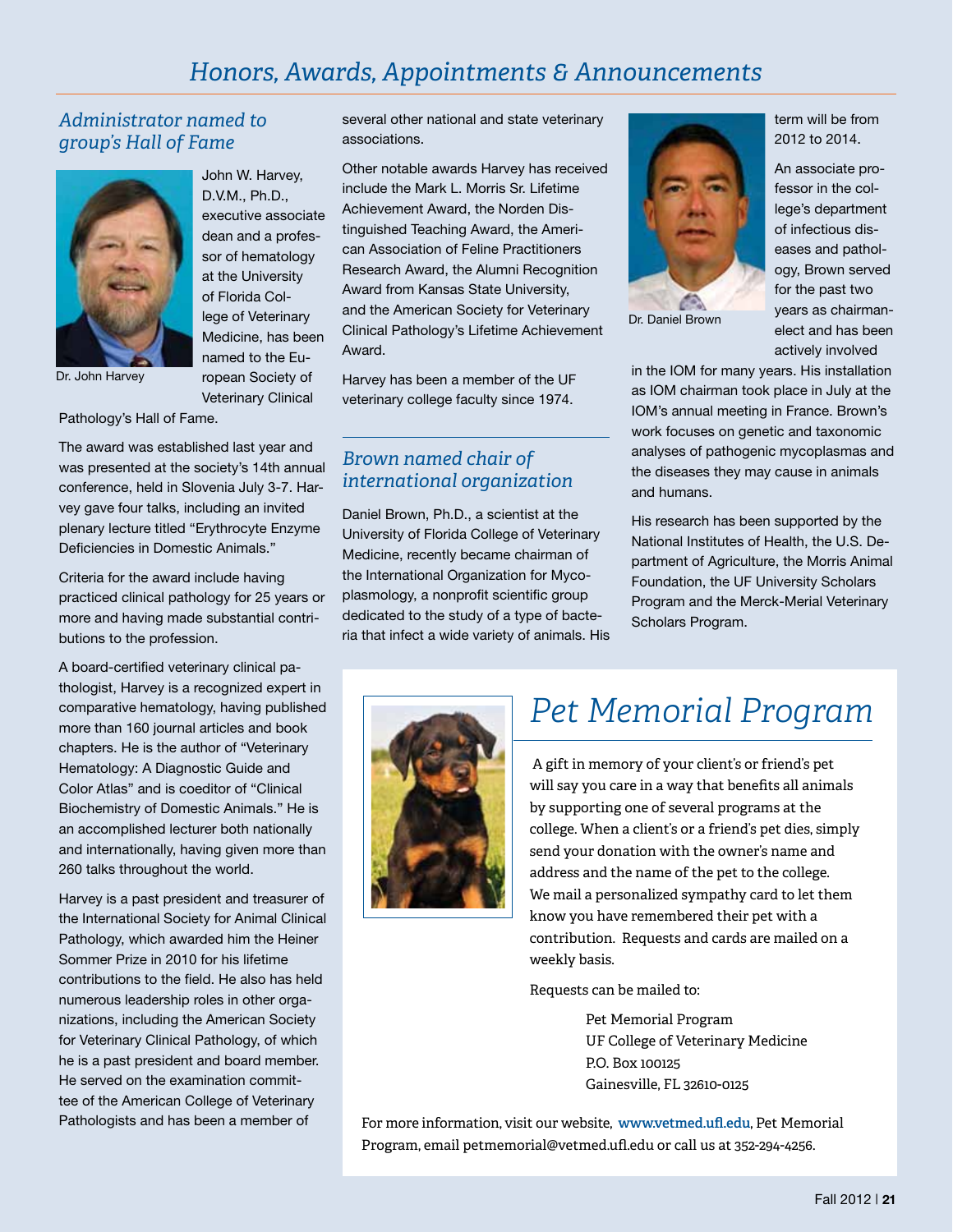### *Pathologist, founding college faculty member dies*

Friends and former colleagues mourned the May 2 passing of Carroll Woodard, D.V.M., Ph.D., who specialized in bone pathology and was one of the founding members of the University of Florida College of Veterinary Medicine.

"Dr. Woodard was a great, inspiring leader and a mentor," said Claus Buergelt, D.V.M., Ph.D., a professor emeritus of pathology at the college. Woodard hired Buergelt in 1978 as an assistant professor of veterinary pathology, bringing him and his wife, Nancy, to Gainesville.

"I am grateful to Carroll for promoting my academic career here at UF and for the friendship he so generously offered to us," Buergelt said. "We will miss him."

Buergelt said Woodard had created the college's pathology program from scratch, with energy and vision.

"He had high ethics and standards and expected veterinary students, graduate students and faculty to live up to the same," Buergelt said. "But he was also easy going and enjoyed a good laugh."

Woodard was able to attract well trained and skilled faculty to the college, Buergelt said, adding that Woodard's teaching and research programs received quick visibility and recognition at veterinary colleges nationwide.



Dr. Carroll Woodard

Prior to the opening of the UF veterinary college, Woodard chaired the Division of Comparative Pathology within the UF College of Medicine's department of pathology and also had worked as a researcher for that college.

Working with the late Wayne Riser, D.V.M., professor emeritus from the University of Pennsylvania's veterinary school, Woodard later helped to establish the UF CVM's center of excellence in bone pathology, which gained national and international acclaim.

He also cofounded the Southeastern Pathology Conference meetings in Tifton, Ga., 40 years ago. The 41st annual meeting of that group took place May 19-20 and was dedicated to Woodard, Buergelt said.

Pam Ginn, D.V.M. an anatomical pathologist who worked with Woodard and is now the college's associate dean for students and instruction, said her former colleague made a real difference in the specialty training of many veterinarians during his years at UF.

"As one of 40-50 anatomic pathology residents trained in part by Dr. Woodard, I feel I can speak for the group in recognizing Carroll as one of 3 premier bone pathologists in our field in our time," Ginn said. "Carroll's respect for fellow human beings and love of bone pathology are two things I will remember most about him."



*Cali continued from page 13* Cali has continued to recuperate well, has received many visitors and is being pampered at home every day. In late August, her family reported that she is close to being back to her old self.

The Schmitt family returned a \$3,000 overage from the Chip-in account to UF to help other animals. They also established a new Facebook page, "Help for Cali's Pals", on which they post the stories of other animals that they hear about that are in need of assistance.

Schmitt said she and her family were "humbled and honored" to have been able to witness "the great things that happen at the UF Small Animal Hospital."

"From the girls at the front desk to the technicians, the doctors and even the administrative staff, each and every person we have had contact with has been amazing, Schmitt said. "The love, caring and compassion in every person there is evident in the way they treat their patients and their families."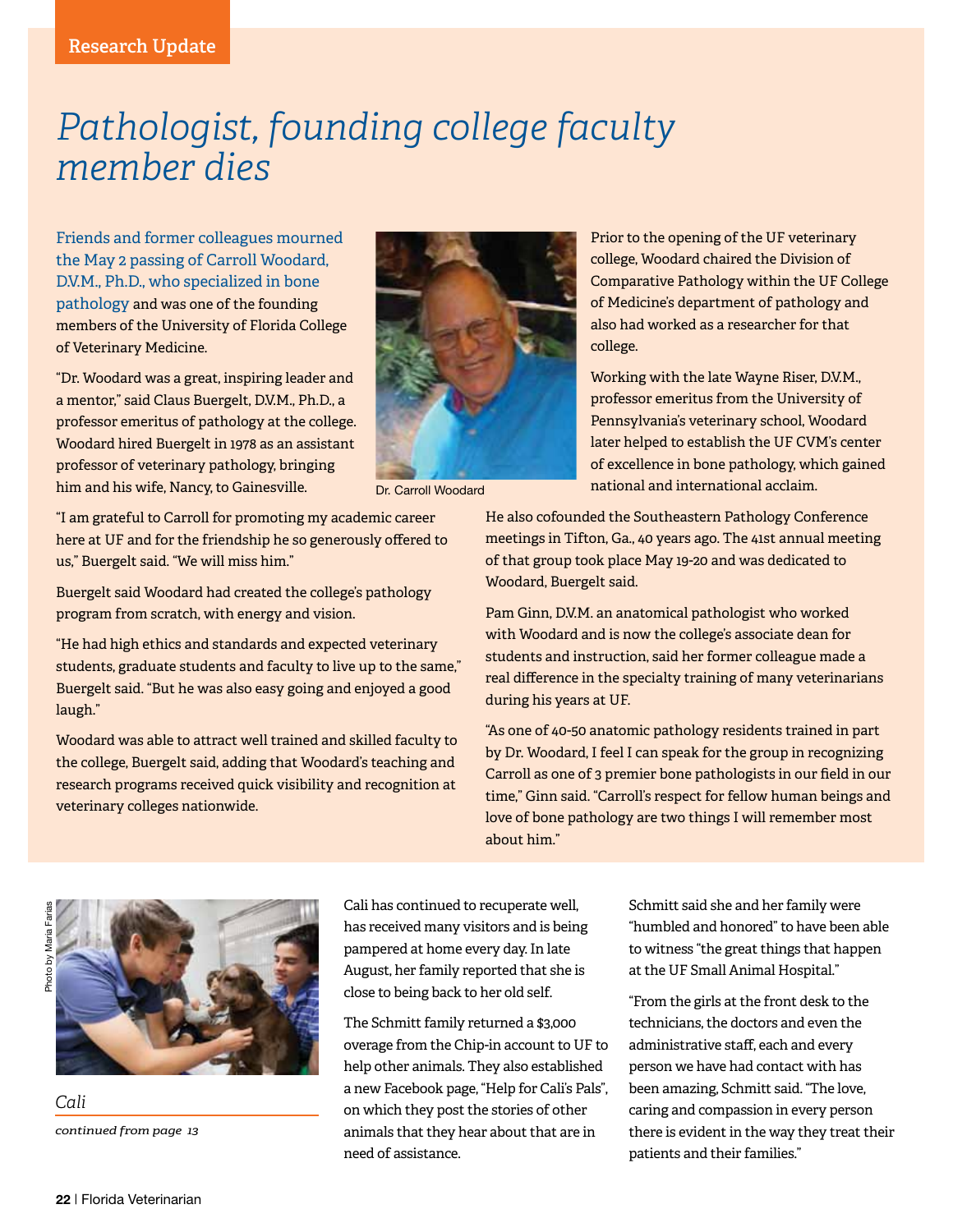

*Congratulations to our new graduates, the members of the UF College of Veterinary Medicine's Class of 2012!*  CLOCKWISE FROM TOP LEFT | Dr. Megan Brown and Dr. Jessica Scott. | Dr. Rowan Milner is shown with new graduates Dr. Kelly Harrison, Dr. Eryn Roberts and Dr. Teresa Rodina. | Dr. Stephen Spook and Dr. Jared Jaffey. | Dr. Stephanie Kane Suiter, Dr. Kiri de la Cerda and Dr. Jessie Burgess.



#### I want to support the UF College of Veterinary Medicine **Yes!**

#### How to Make a Gift:

If you are interested in more information about endowment funds, estate gifts or other methods of giving, please contact:

Karen Legato Senior Director of Development and Alumni Affairs UF College of Veterinary Medicine P.O. Box 100125 (352) 294-4256 legatok@ufl.edu

Or visit our website at: www.vetmed.ufl.edu